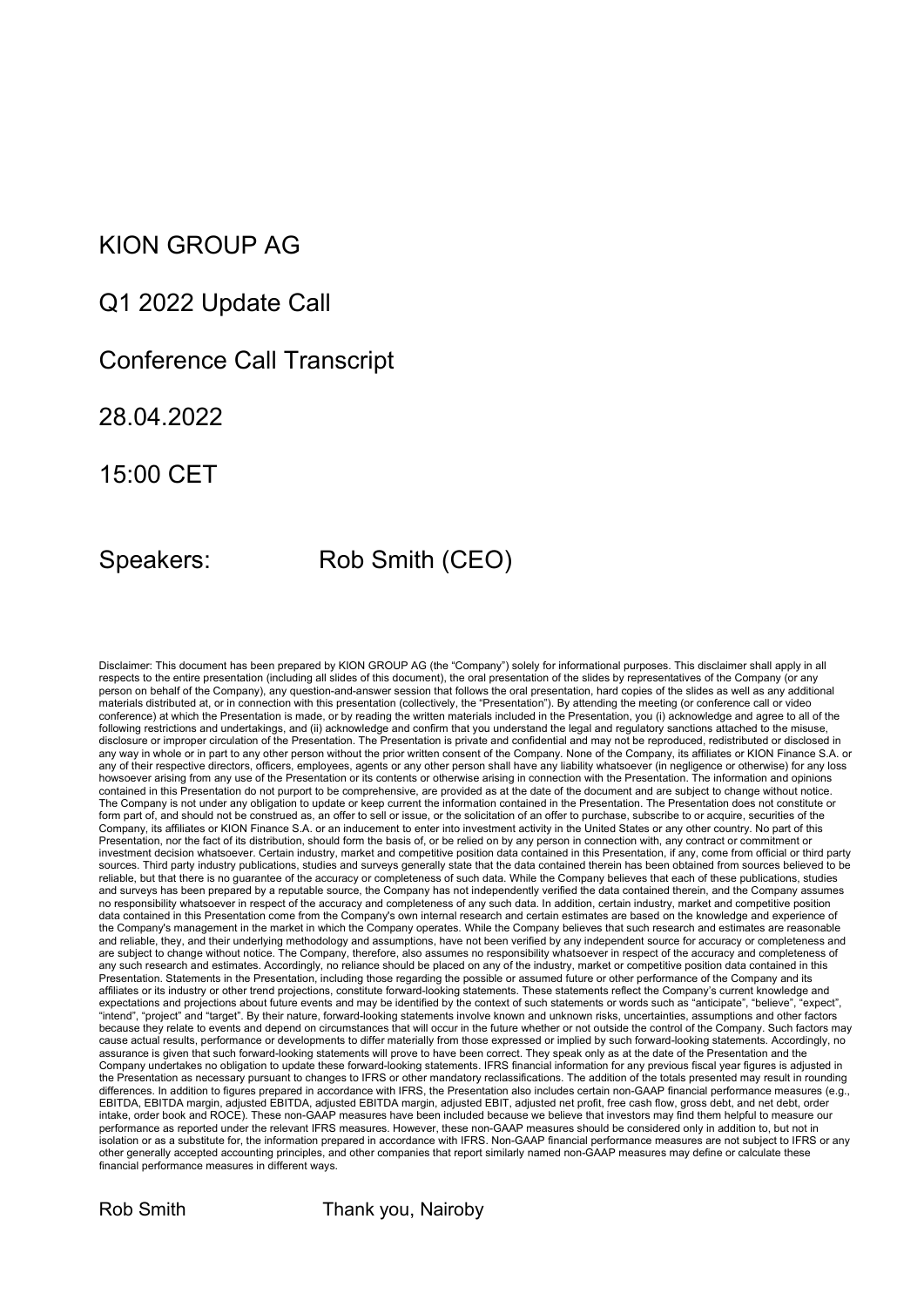

Rob Smith Thank you, Nairoby. Good afternoon, ladies and gentlemen, and welcome to today's update call. For today's call, please refer to our Q1 presentation that's on our IR Website.

> In the next hour or so. I'll be talking you through our Q1 key financial and strategic highlights and our market update and segmental financials in more detail, and I'll end my presentation with some key takeaways for you, and then we'll go into Q&A.

> Let's start together, please, on Page 3 with our key financial figures. In view of the ongoing and substantial uncertainties in the procurement markets, significantly exacerbated by the war in the Ukraine as well as by corona lockdowns recently, we withdrew our guidance earlier this month.

> During Q1, we saw intensified material cost inflation and further supply chain disruptions, particularly impacting our adjusted EBIT and free cash flow during the quarter.

> Before we go further, I would really like to thank and recognize our employees, our customers, our business partners all around the world for supporting our business in these extraordinary times.

> Despite increasing economic uncertainty from the war in the Ukraine, demand for our products and solutions remained on a good level.

> Order intake was up 10% year-on-year to €2.9 billion and contracted sequentially from a record high in the fourth quarter of '21. Given the ongoing challenges from supply chain disruptions, our revenue in the first quarter remained at similar levels to the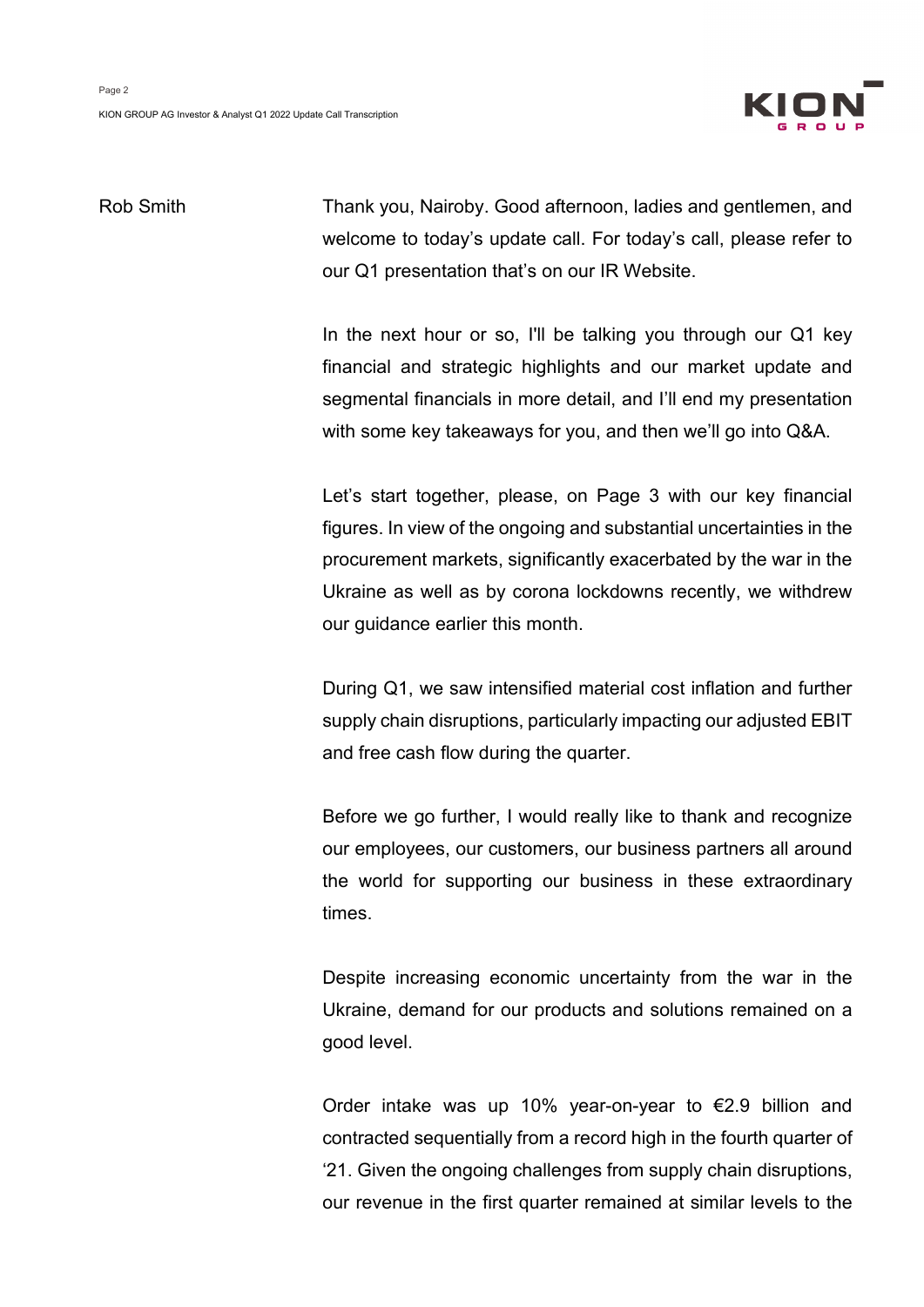

fourth quarter at €2.7 billion. Adjusted EBIT finished at €170 million versus €215 million last year and a margin of 6.2%.

Significantly higher working capital needs impacted our free cashflow in the fourth quarter, ending at negative €433 million. And earnings per share were €0.61. At our virtual AGM on the 11th of May, we propose a dividend of €1.50 per share, a 35% payout ratio of last year's net income.

Let's look at some strategic highlights in the quarter on Page 4 together. I'd like to mention three examples that illustrate well how we're progressing as a global leader in intralogistics and supply chain solutions, combining our strengths across the group to offer the best integrated solutions for our customers.

This quarter, both Linde and STILL have presented their new autonomous mobile robots. These vehicles allow for a high degree of integration into many warehouse automation processes. And the attractive economics and flexibility of AMRs present a strong benefit to our customers.

In March, we exhibited on a joint booth our integrated solutions at MODEX in Atlanta, combining a whole range of Dematic and Linde solutions, featuring operator assistance systems, lifecycle services, and scalable forklift automation. These highlighted our joint offering from SCS and ITS and how we give customers a full range of intralogistics solutions.

We also continue to invest into our lithium-ion technology. To meet the increasing demand for lithium-ion-powered electrified warehouse trucks, we expanded our production facilities in Karlstein. With our new production line for 24-volt batteries,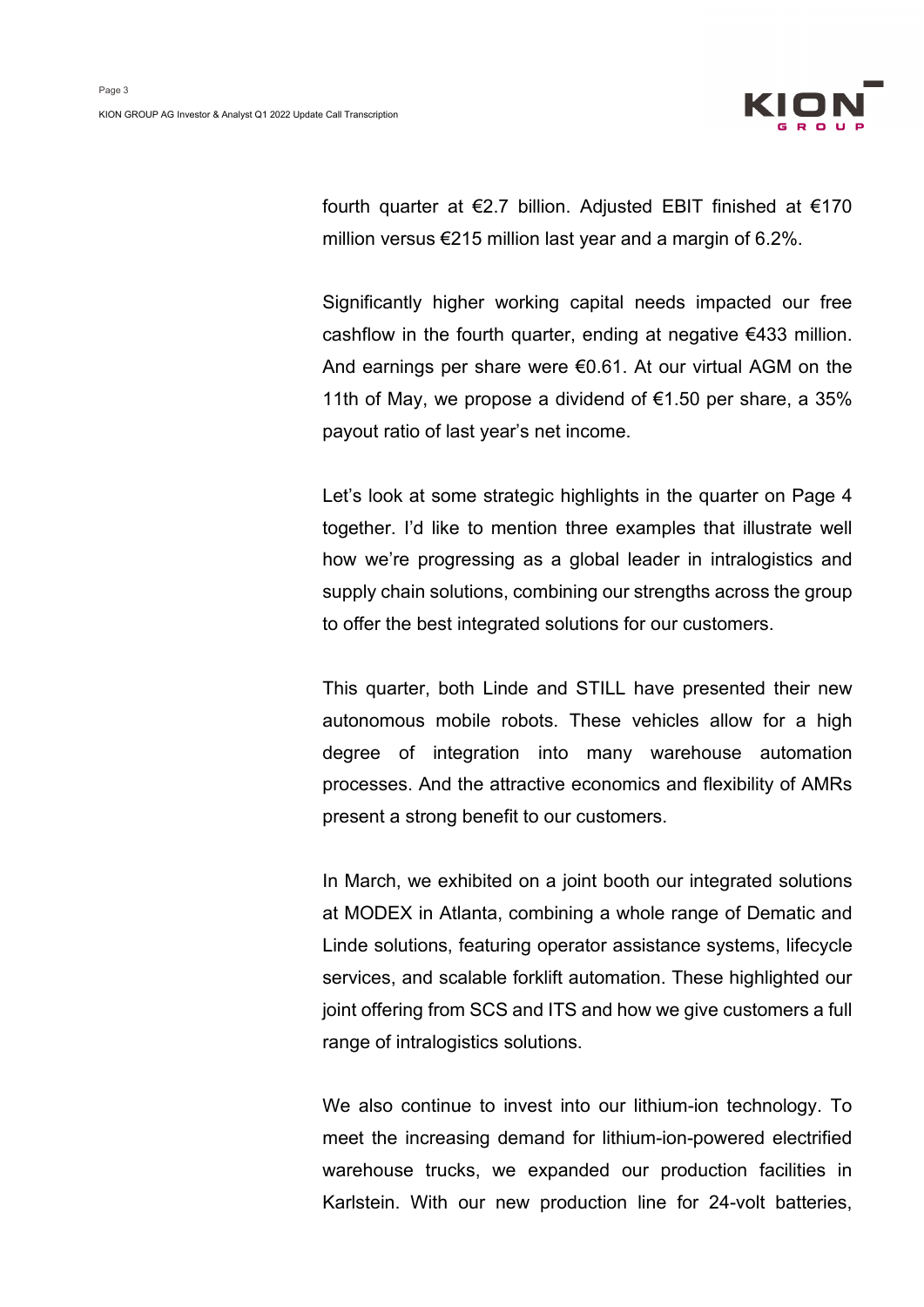

typically used in warehouse equipment, KION Battery Systems set the next milestone on our innovation and sustainability path.

Let's move together to Page 6, and I'll talk you through the industrial truck market and order intake. In the past, we've usually provided an update on the global industrial truck market in unit terms using WITS data. This time, following a recent assessment of European competition law, the WITS data regarding order intake in units is being delayed by three months since the beginning of this year. So this time, we're not able to describe the market development with WITS data as usual, and we'll do that according to our own assessment.

We expect that EMEA and the Americas have seen a strong start in the year and that APAC has seen a slight increase.

In KION, order intake grew 29% in EMEA, 76% in Americas, 20% in APAC, and globally, orders were up 29%, reaching 87,000 units, and 87% of those units were electrified.

EMEA continued to see a strong momentum in Q1. In North America, with our improved dealer network, we were able to achieve significant growth across all product segments, and we are investing in extending our local production capacity.

And our Growing in China strategy is bearing fruit, supporting growth in E and warehouse trucks, and the factory ramp-up in Jinan is running according to plan.

Page 7, we'll see the key financials for the ITS segment. Demand remained strong in the first quarter. Although the order intake was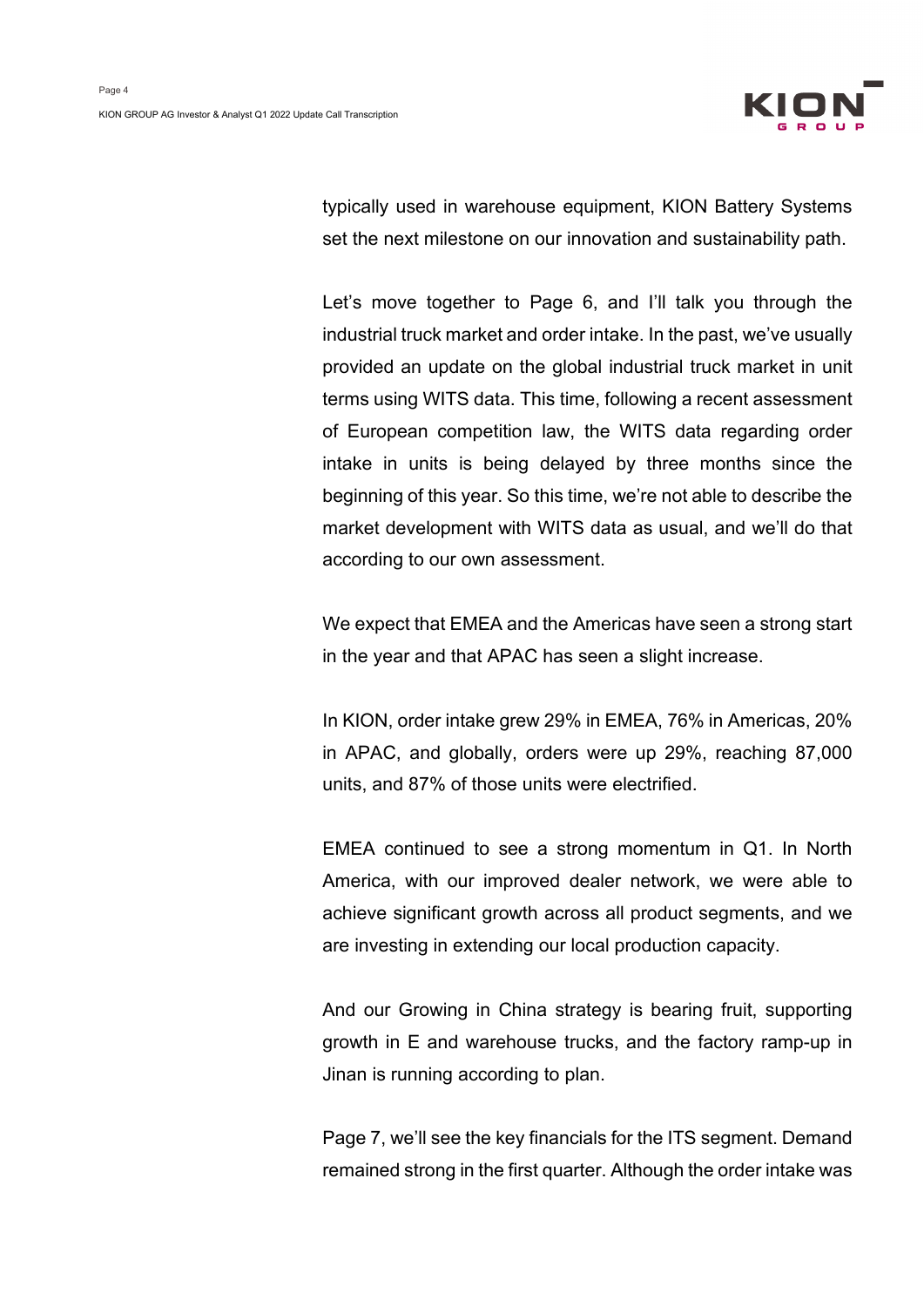

up sequentially in units, order intake in euros was down 15% to €2.1 billion. And the reasons for these are three.

First of all, the short-term rental fleet units, additional this quarter, as usual are reported in order intake units but not in euros. Secondly, we've seen strong sequential strong demand for light warehouse equipment, and third, a slight sequential decline in services, mainly driven lower used truck volumes.

At the end of the quarter, the order backlog increased 11% sequentially to €3.2 billion. This covers more than three quarters of new equipment sales. This implies that it'll take longer for list price increases on our new trucks to drop through. Keep in mind, however, that more than 50% of ITS revenue comes from services, where we are more agile on pricing.

We managed the further intensified supply chain challenges and were able to keep revenue almost flat compared to the fourth quarter, coming in at €1.7 billion.

Q1 procurement costs intensified versus the fourth quarter, and additional semi-finished trucks that ended up in inventory created further inefficiencies in the production process and triggering increased costs for logistics, storage, and handling of these unfinished machines.

Adjusted EBIT margin finished up at 6.6%, up 20 basis points from the fourth quarter, and adjusted EBIT was €114 million.

On Page 8, let's look at the underlying market trends for Supple Chain Solutions segment. Medium- and long-term fundamentals for the supply chain automation market continue to be strong.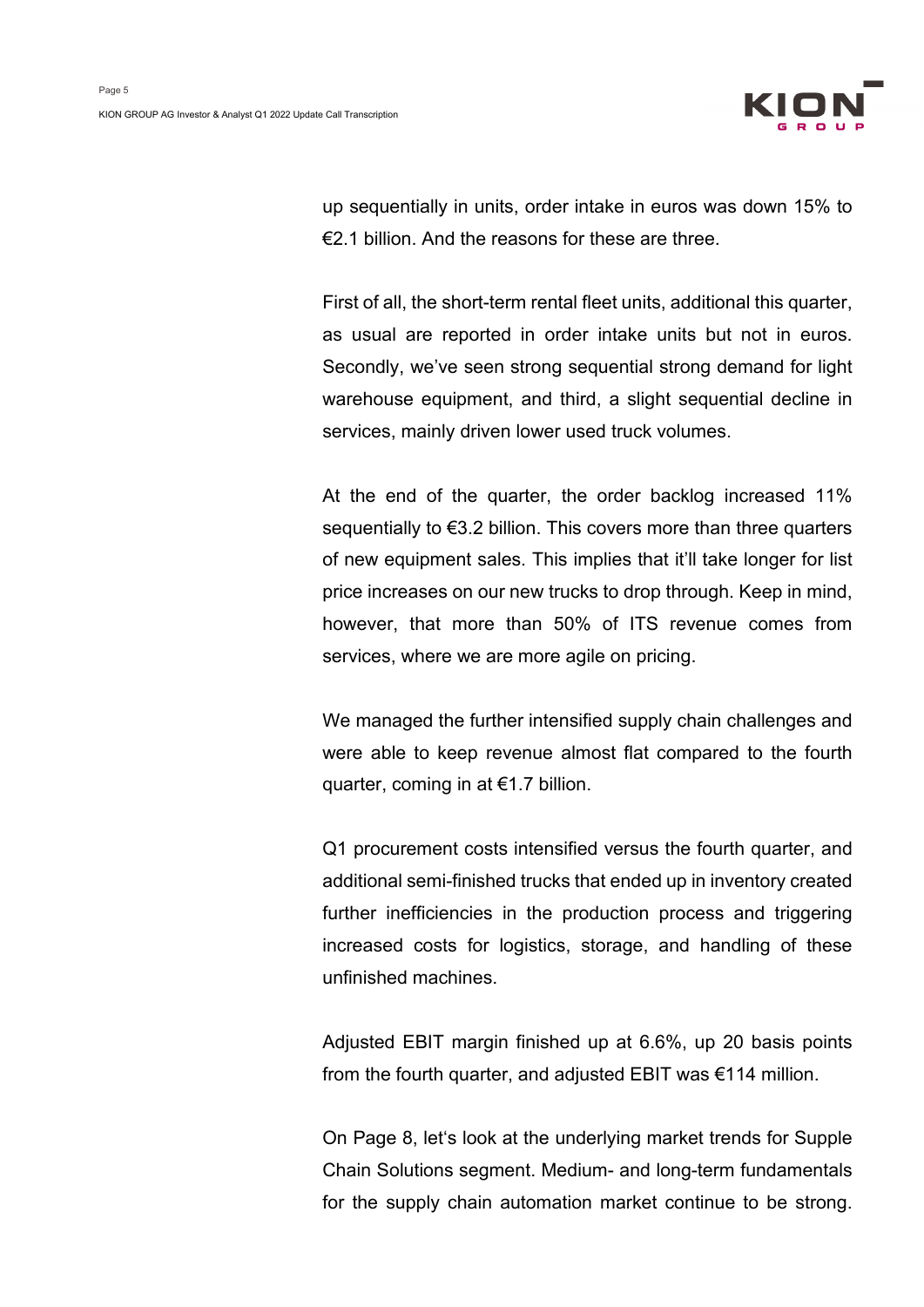

Overall, the structural market drivers are intact and include the continuing growth of ecommerce as a growth channel in all verticals. The consumers demand for faster delivery and everincreasing labor costs and decreasing labor availability.

COVID clearly accelerated the marketplace, and the last 18 months witnessed sizable automation investments.

Only 10% of the global warehouses are fully automated, and headroom to grow in the market is enormous. This gives us strong confidence that the market continues to grow in double digits.

Looking at our pipeline, it remains robust, and it's steadily increased over the last quarters. Nonetheless, increasing economic uncertainties, supply chain disruptions, and high raw material prices could trigger players to be cautious on their spend for additional capacity in the short term.

On Page 9, I'll summarize the key financials for the Supply Chain Solutions segment. We often get the question: Is the €1 billion mark the new normal for our order intake? And clearly, we've had quarters over €1 billion. But order intake in this business is lumpy by nature, especially as projects are increasingly getting bigger in size.

Q1 order intake in 2022 is 21% below the strong levels in Q4 and remains stable versus last year's levels. What I would point out is last year's levels, as we announced, included a €150 million order from a European grocery company.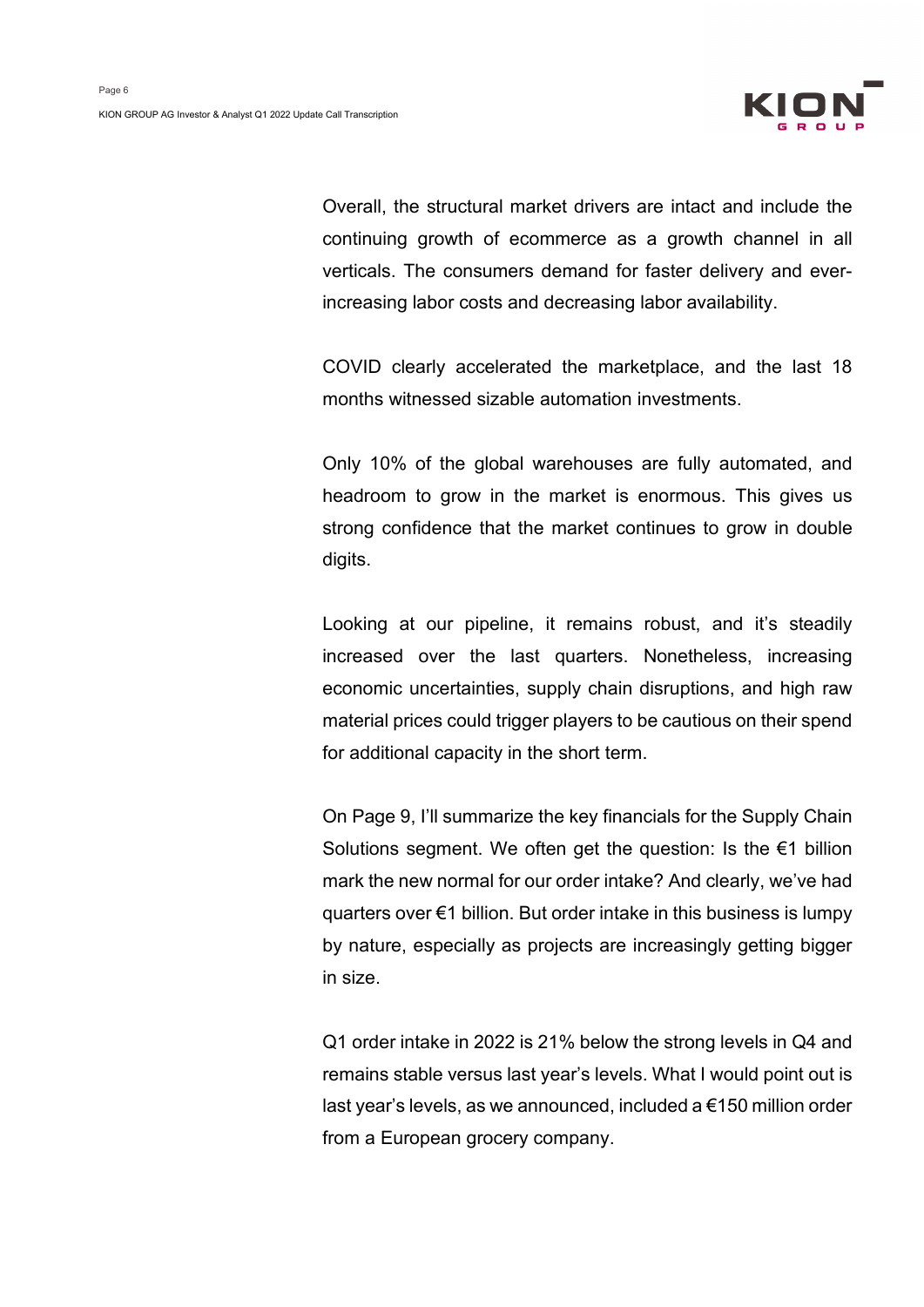

At the end of March, order backlog was slightly down, finishing at €3.7 billion. Revenues improved slightly quarter-on-quarter and finished over €1 billion. And like in the fourth quarter, we continued to focus on protecting our customers' schedules. And this caused us not only to increasingly buy from higher-priced spot markets for material to secure material and components, but also keeping our labor forces, our technicians onsite and ready to install equipment at the moment it arrives.

EBIT margin remained stable versus the fourth quarter at 7.3% despite these intensified headwinds.

Let's go to Page 10 for the key financials for the overall group. The adjusted EBIT margins of our operating businesses were stable in the first quarter versus the fourth quarter. However, our adjusted EBIT for the group improved sequentially to €170 million and 6.2%, benefitting from a lower provisioning for variable remuneration during the quarter, predominately reported in the corporate services line.

The current low level of profitability for KION is not satisfying, and we're taking actions to address this.

Page 11 shows the reconciliation from adjusted EBITDA to the net income for the group. Reported EBIT included negative nonrecurring items of €31 million, mainly coming from write-offs in connection to the assets associated with our Russian business.

Net financial expenses decreased to €3 million negative, including an improved net interest result coming from our lease business.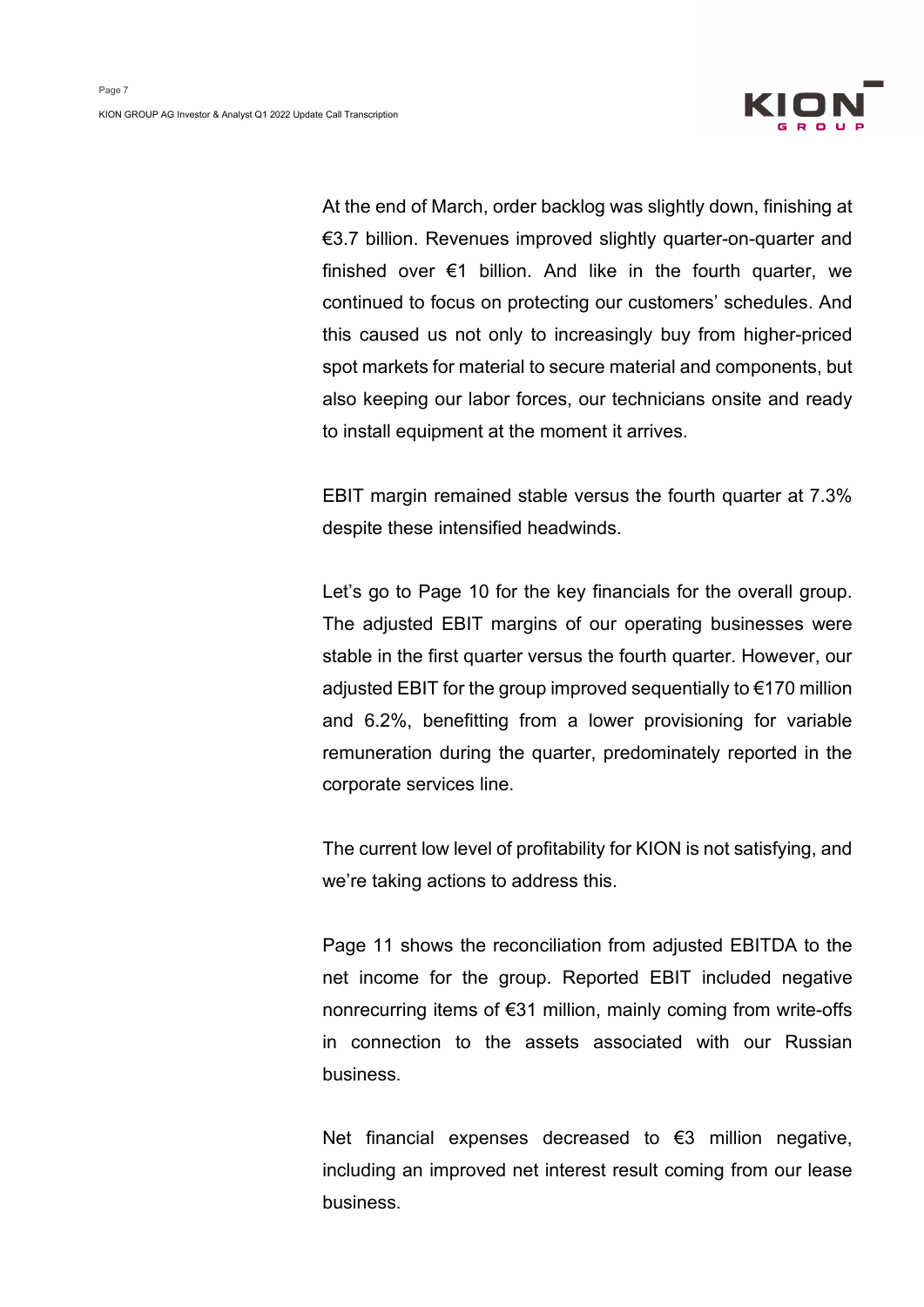

And as we did not recognize deferred tax assets on the write-off on our Russian business, taxes increased sequentially, reaching €35 million in the first quarter. We ended the first quarter with a net income of €80 million and earnings per share of €0.61.

Page 12 shows our free cash flow statement. Q1 '22 free cashflow was negative at €433 million. Aside the low EBIT, the main driver for the negative free cash flow was the strong buildup of net working capital, primarily driven by higher inventory levels caused by further increased semi-finished trucks and the stocking of material and components to ensure future production and future project execution in these volatile times. In addition, contract assets and liabilities developed negatively due to milestone postponements from supply chain disruptions.

Net debt on Page 13. Net financial debt increased by €470 million, slightly surpassing the €1 billion mark, mainly caused by the weak free cashflow generation.

Our strong financial profile gave us the ability to cover our capital needs through a commercial paper program at very favorable conditions.

The leverage ratio, based on net financial debt, increased to 0.6x versus 0.3x at the end of 2021.

And higher discount rates had a positive effect on our pension liabilities that have come down to €1 billion at the end of the first quarter. Thus, the leverage on our industrial net debt increased to 2.3x vs 2.2x at the end of last year.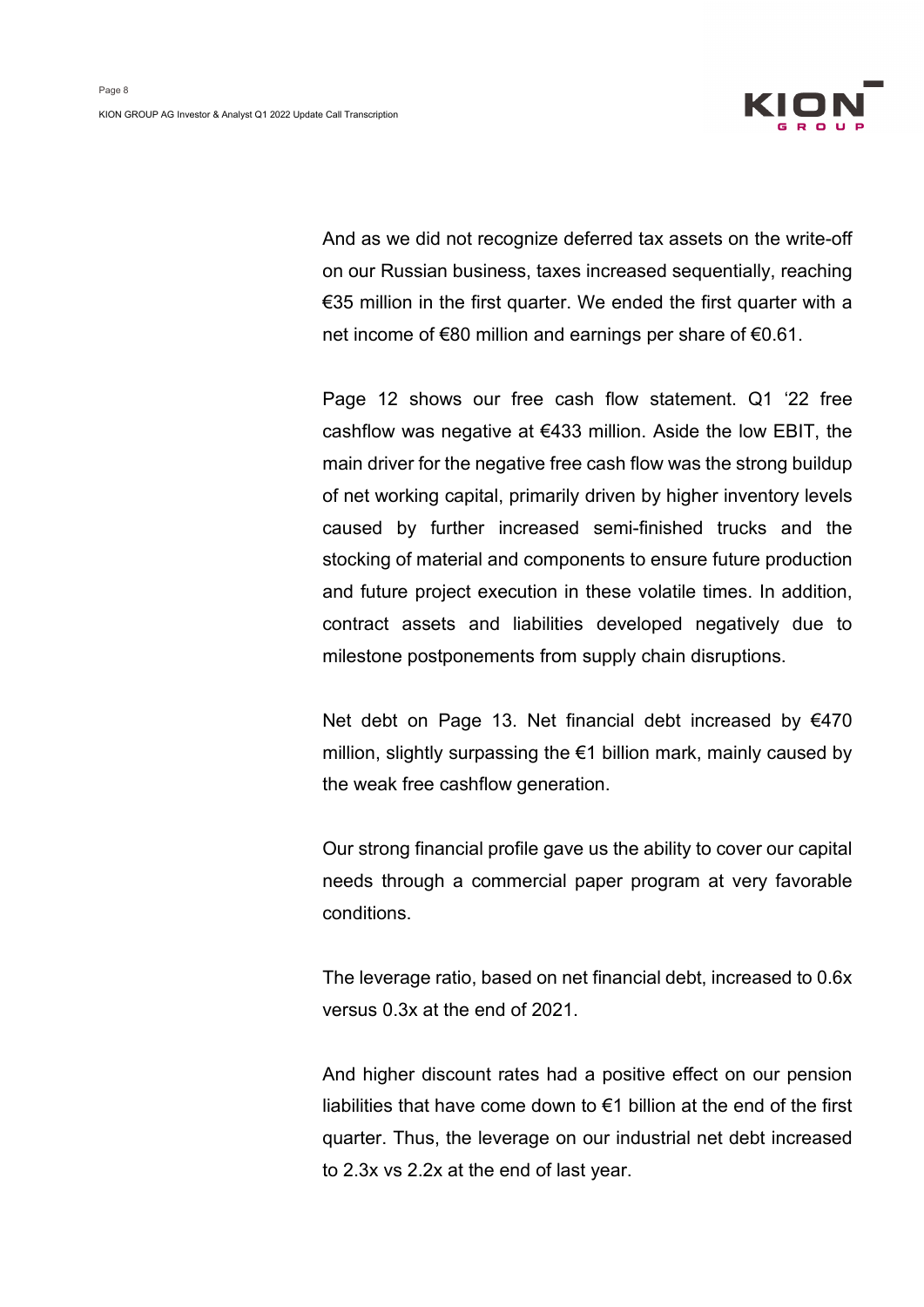

So I'd like to conclude on Page 15 with some key takeaways, please. The medium-term and the long-term fundamentals for our markets remain strong. In the short-term, the increasing economic uncertainties could trigger some players to be more cautious on their spend for additional capacity and could push out some project decisions.

With increasing raw material, increasing energy, and increasing logistics costs, it was time to become more agile on our pricing. Doing a price increase just once a year or twice a year, these days are behind us at KION. That's why we announced our second price increase for new trucks at the beginning of April and have taken further pricing actions in our service businesses.

Uncertainty remains high, which makes it impossible to provide a new outlook today. We will come back to the market with a new outlook for the year once we have better visibility.

I'd be very happy to take questions now. Back to you, Nairoby.

Operator Ladies and gentlemen, at this time, we will begin the questionand-answer session. One moment for the first question, please.

Akash Gupta Yes, hi, good afternoon, everybody. It's Akash here from JP Morgan. My first question is on 2023 target. I see, Rob, you have suspended 2022 guidance, but I was wondering if you can comment on '23 guidance on margins 10% to 12% and how realistic that is, but also on top line because now you are indicating that there could be some slowdown in SCS growth next year. So do you think that the target for Supply Chain Solutions revenue for next year is still valid in that backdrop?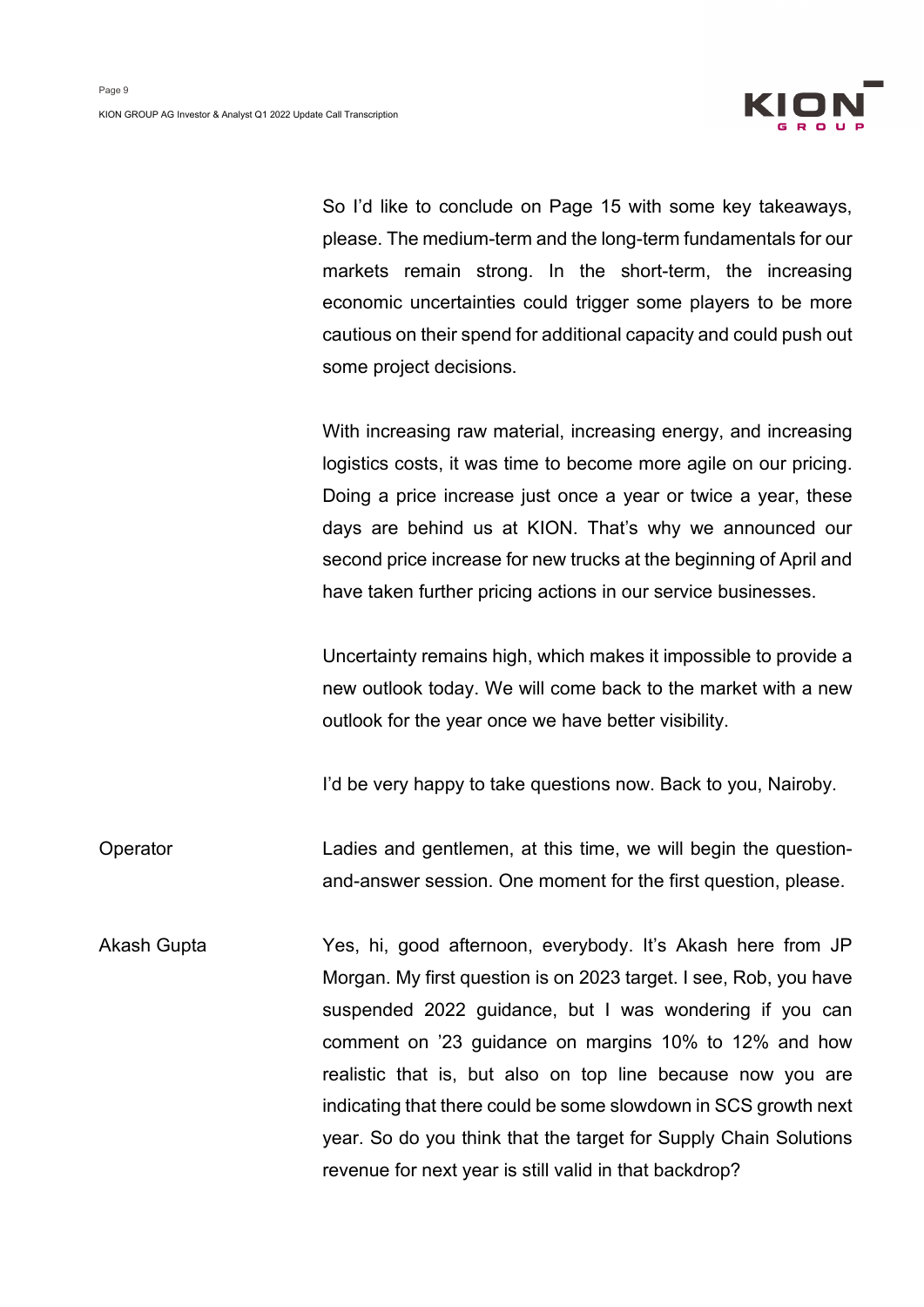

And my follow-up question is on China, maybe if you can elaborate on exposure to China from sourcing point of view, and have you started to see any headwinds already in getting supplies from China that might require to run your factories elsewhere? Thank you.

Rob Smith Sure, Akash. Thank you for those questions. Let's address them head on. With the economic and political uncertainties and the significant headwinds increase as the war on the Ukraine broke out and the corona shutdown and lockdowns in China, we retracted our guidance earlier this month based on the uncertainties in the market. And we do intend to come back and reinstate our guidance later this year when we have better visibility, and we'll update our medium-term targets for 2023 at the time we reinstate our guidance, Akash.

> In terms of China and in terms of securing material flow, clearly, the lockdowns and the port congestions in China are going to have an impact on the supply chain, but that comes back to some of the uncertainty that we're talking about and the volatility.

> So the supply chains are generally disrupted. We've not yet seen fully the impact yet, and we expect we'll see that in the months to come. So we're watching this very carefully, and it's part of our objective of returning to guidance as the uncertainty disperses over the course of the year.

Operator Mr. Gupta, have you finished your questions?

Akash Gupta Yes, thank you.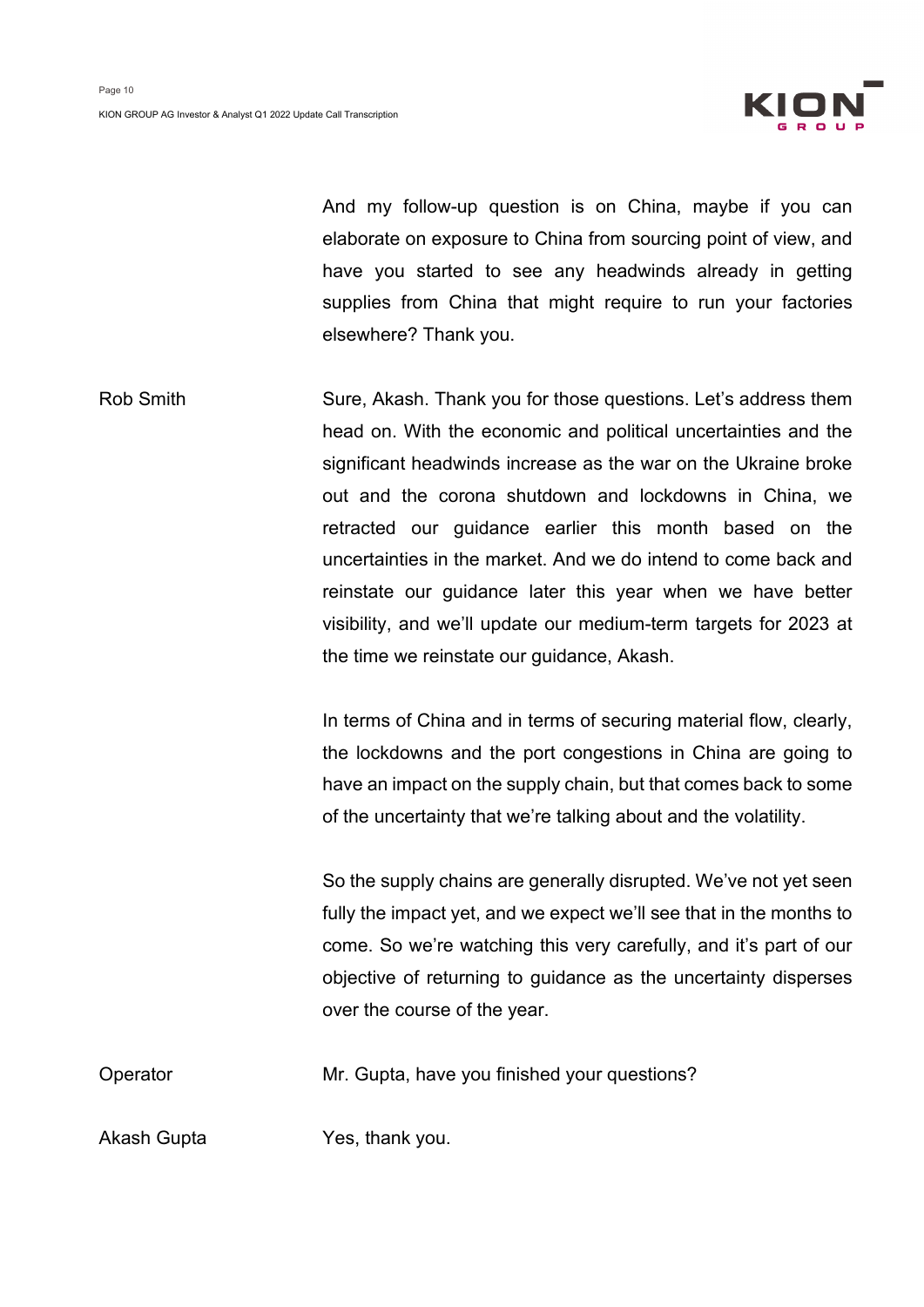

| George Featherstone | Hi, hello, all, and thank you very much for taking my questions.    |
|---------------------|---------------------------------------------------------------------|
|                     | I'll go one at a time. Just wondered with the first one whether you |
|                     | could help us understand the headwinds profitability that you       |
|                     | think you might have as you're budgeting the rest of this year now  |
|                     | compared to where you were at the start of the year because,        |
|                     | clearly, supply chain issues were a problem already. So just        |
|                     | wanted to know if there's a delta that you could share with us as   |
|                     | you see things today.                                               |

Rob Smith Well, George, in the face -- in times of retracted guidance, that's the entire discussion. And our team's working hard all over the company to improve profitability and work against those headwinds, but they're very significant, and there's a lot of them, and it's quite uncertain.

> And so giving you a better answer prior to returning to guidance I think is not the right answer here. We're watching this uncertainty. We're working through it. And we will return with guidance in the back end of the year as the uncertainty clarifies and we are able to give a real -- give some solid views on the rest of the year.

George Featherstone Okay. Understood. Clearly, in this quarter as well, free cash flow was very weak. Given the uncertainties that you talked about, you're likely to probably have more and more cash tied up in working capital for longer throughout the year. Do you expect that you will be able to deliver positive free cash flow in 2022?

Rob Smith Well, that's a guidance story as well, George. We're working hard on that. We're very clear about it. There are very good reasons for the buildup. And we're also working on building it down over time as well.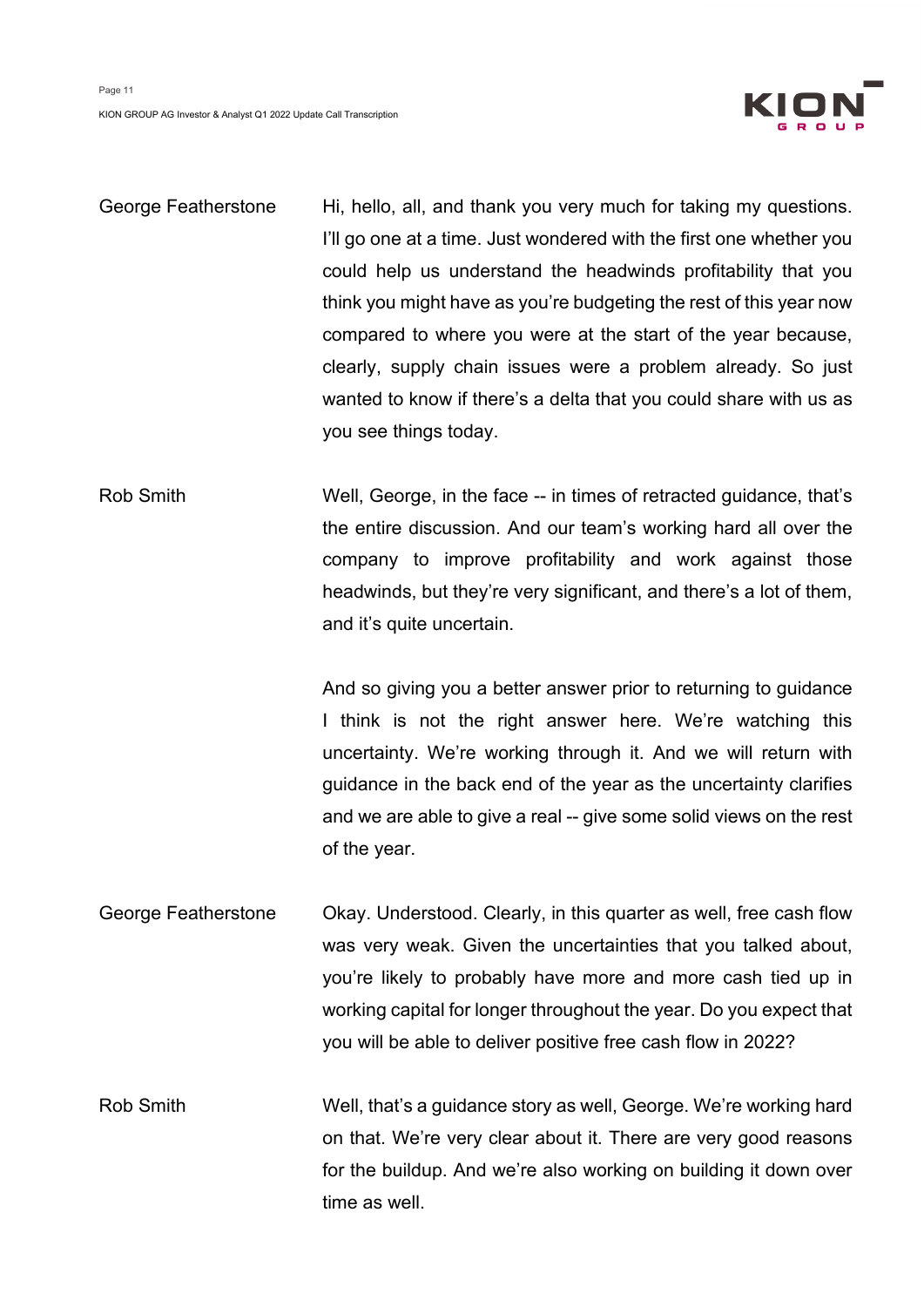

George Featherstone Okay. Understood. Thank you very much.

Sven Weier Yes, hi, Rob. It's Sven from UBS. The first question is on what you said on pricing, and we appreciate clearly the higher agility that you put in place now. I was just also wondering what potentially you see on addressing the pricing of the backlog. Obviously, on the equipment side, you now have almost like a year of lead times and was just wondering if you see any scope for discussions with clients about the pricing of the backlog. That's the first one. Thank you.

Rob Smith Sure, man, good question. And pricing agility, commercial agility really -- commercial agility is understanding the dynamics of the headwinds and understanding the dynamics of the material and energy and logistics in real time and working on pricing on a very agile basis, too, associated with those headwinds.

> And as I described, we have put now our second price increase in place in early April for new trucks. We've been working on our service elements and have made good progress on pricing and services. And order backlog is not taboo. And there's been moves in the order backlog as well.

Sven Weier **And can you shed some more color on the latter point, how you** go about the backlog then? Is it affecting just the further out orders in the backlog or only some specific clients in the backlog, or would be really curious to hear some more color there.

Rob Smith Sure, look, let's be addressing those things as we go through time. At this point, I'd like to stick with what I've said. It's not taboo. We're addressing these items. And we've put in place our second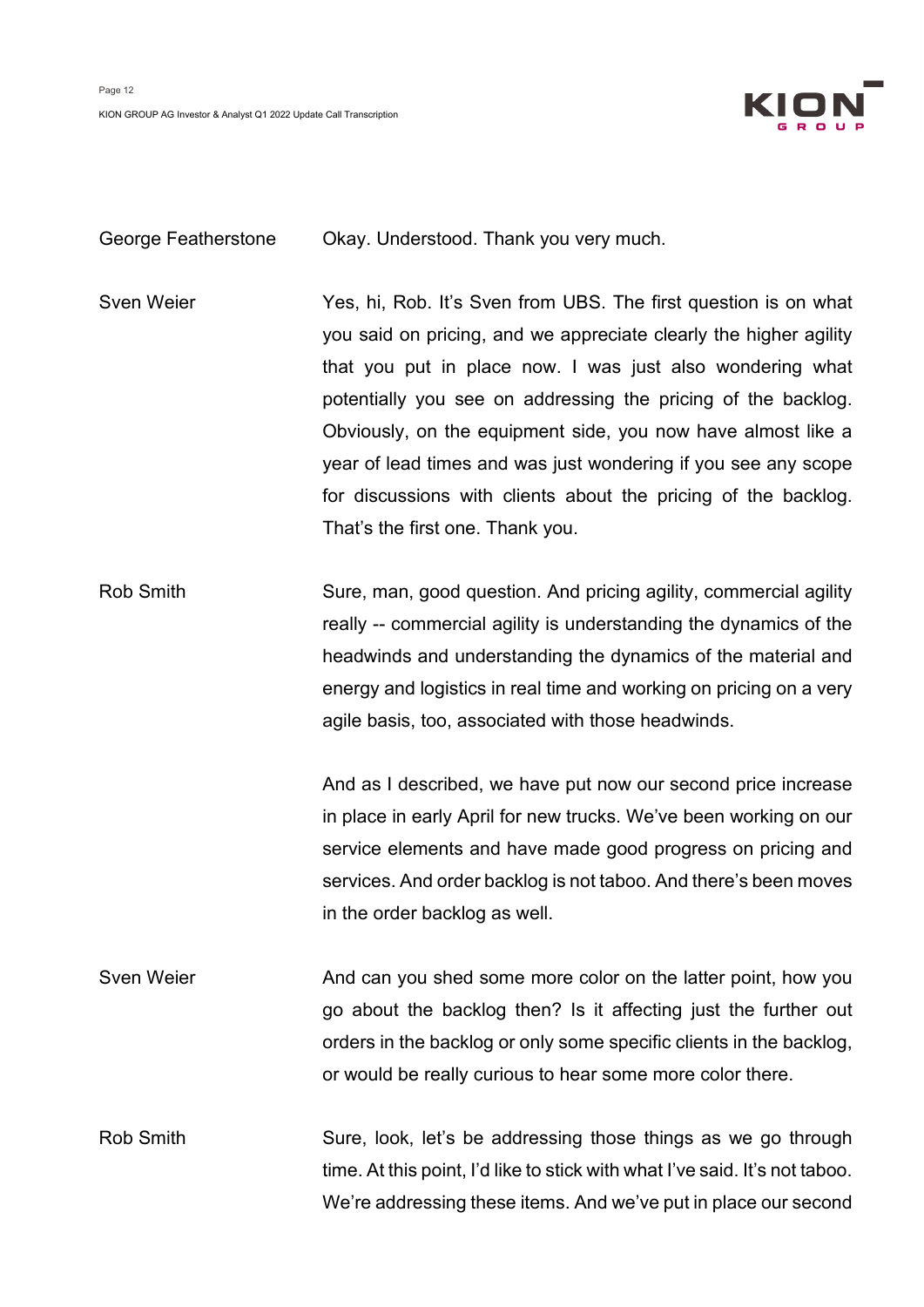

new truck price increase in the course of this year. It was higher than the first one, and we're working on the service elements. And order backlog's not taboo.

Sven Weier That's good to hear. And the second point, Rob, if I may, is just on the guidance order intake. I guess the most important reason for withdrawing the guidance was probably the uncertainty on earnings, whereas on the demand side, things seem to be coming in still quite nicely. And you talked about this -- the pipeline in SCS and how it has improved.

> So did I understand you correctly that maybe yes in the near term, maybe next quarter, the order intake in SCS might be still hovering around the level of Q1, but the original order intake guidance you gave for SCS is still reflecting the pipeline, so to speak?

- Rob Smith Yes, man, in the middle of no guidance, you're asking me to guide for the second quarter. We don't have guidance in place. We got a lot of energy and effort in place. And there's good momentum, but we're not reinstating guidance at this point in time. There's still just too much uncertainty out there.
- Sven Weier **Okay.** But in the short term, it's fair to assume that SCS -- as you said, there might be some short-term push out there. So I guess it's probably unlikely that we see massive pickup in Q2.
- Rob Smith Well, what I'd tell you, man, the point is we -- a lot of automation orders are getting bigger and bigger over time. So when you get it, it's a big lump, and when you get it after a quarter ends, it's a big lump in the next quarter. So by definition, these things are lumpy.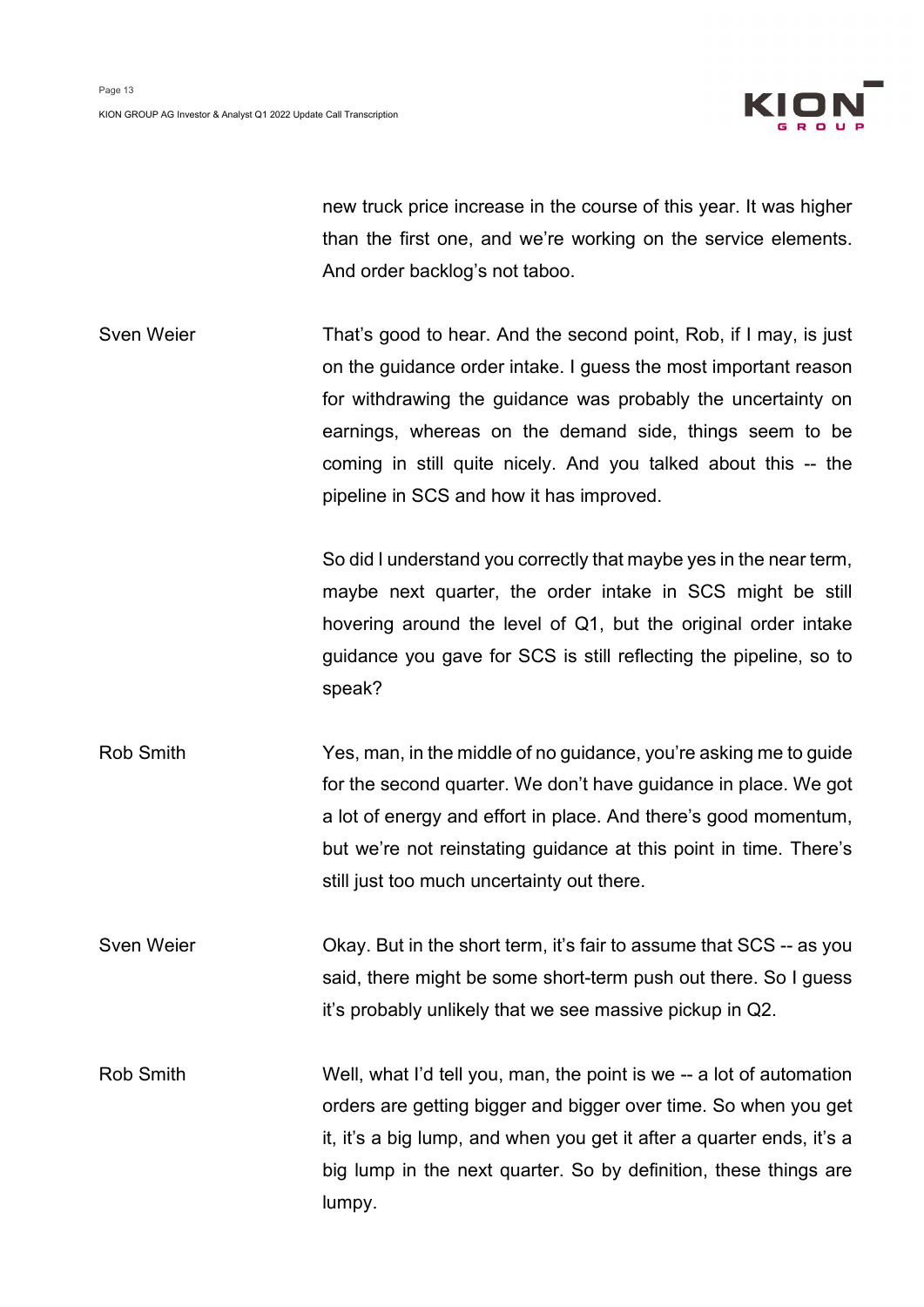

We talked about this year versus last year. Last year, there was a €150 million good guy in the order intake all from one order. And so the pipeline on a midterm basis remains strong. The fundamentals are there. We're confident in our business.

Sven Weier **Okay. Thank you, Rob.** 

Will Turner **Hi**, afternoon, everyone. A handful of questions from me. The first one is on the supply chain bottlenecks and the inventory buildup that you're having. Could you just elaborate on a bit more on what is it specifically that's causing the issues? I can imagine it's now much broader than just electrical components. But is there any specific product which is really holding up production? And what are you doing to kind of mitigate those issues?

Rob Smith Sure, there's several elements, and the -- if you're asking about different products or different components, primarily we're talking about electronics, and we're talking about steel components. But the other element of the whole story is just the interruptions or the disruptions, if you will, in the supply chain and how containers that are foreseen to arrive at a specific point in time at very short notice get postponed or get delayed by a day or two or several weeks. And it's quite a moving picture on these disruptions.

> So components, electronics, and steel and the overall precision of promised delivery dates turning into postponements on delivery dates at short notice is what drives a lot of inefficiencies, especially on keeping technicians onsite, keeping staff onsite to be able to put the material into the project as soon as arrives or scheduling factories and production plans in the factory. And all of a sudden, the container doesn't arrive. Maybe the container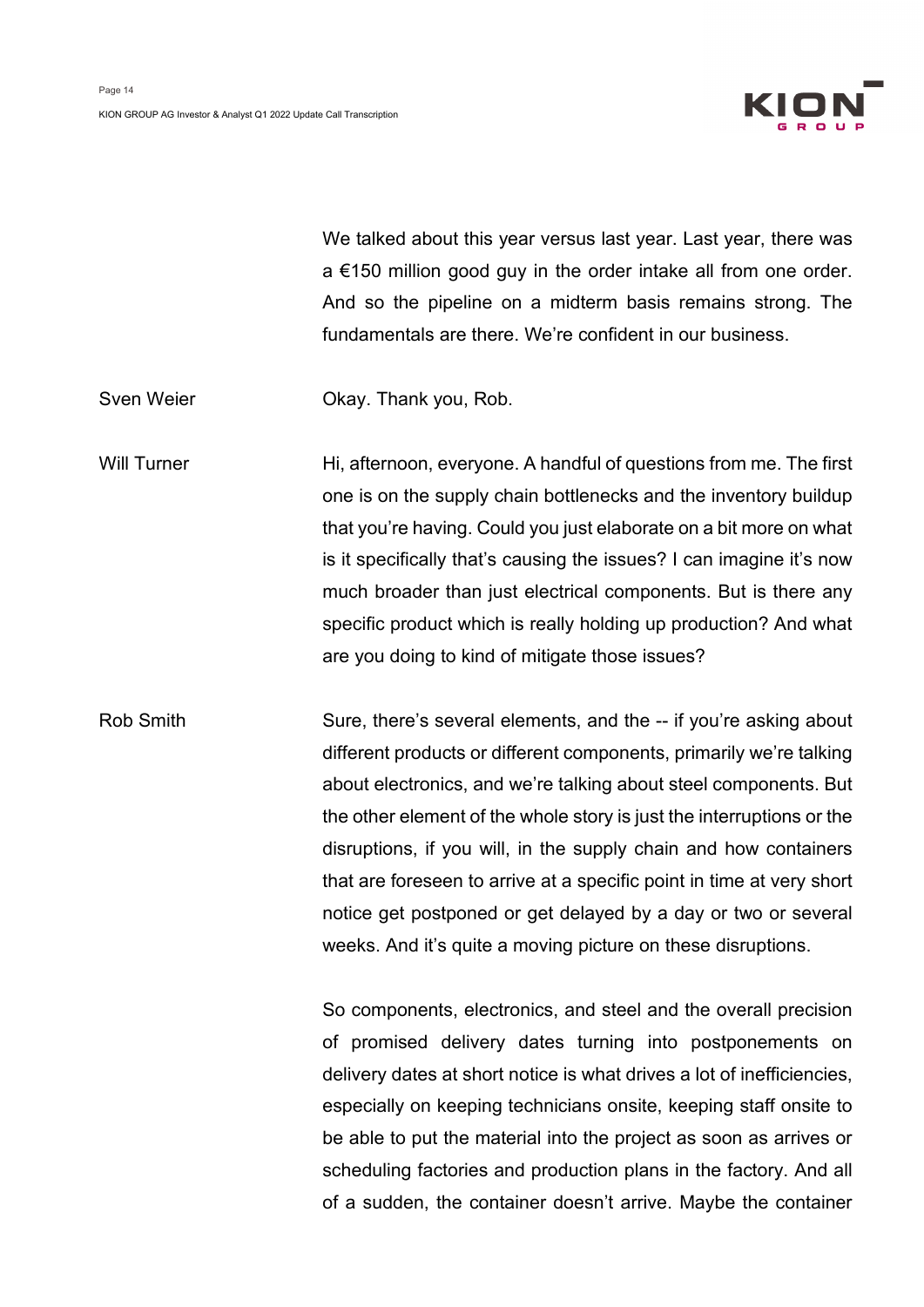

wasn't available, or maybe it got delayed in the port, and then you have to replan your production. So there are inefficiencies involved in that.

Will Turner **CKay.** Great. And I guess, one of the facilities that may have been disrupted as well -- you have a factory near Shanghai, if I'm correct. Is that factory operational at the moment, or has that -- is that -- have you seen some disrupts at production there, and what's the latest there?

Rob Smith Yes, as you know -- good points, Will. We've got three factories operational, and we laid the ground -- by the way, the third factory, the Jinan truck factory, the production ramp up is going very well there. That's our third factory operational in China and the fourth that we're building now, those are moving well.

> So we don't have factories being shut down, but the entire situation, once again, factories need a steady flow of parts. And with shutdowns, that's making things more difficult, and supply chain interruptions. So we're operational. And it's a moving picture, and it's quite a tenuous situation with the lockdowns.

Will Turner **CKAY.** That's clear. Thanks. And then just a final question. Sorry to labor on this a little bit, but the comments you made around Supply Chain Solutions and potentially being some weakness in the short term, and just to clarify, basically, you're seeing decisions being postponed for the larger product orders. Those orders are still there. They're just being postponed. And there's been no change in your existing backlog.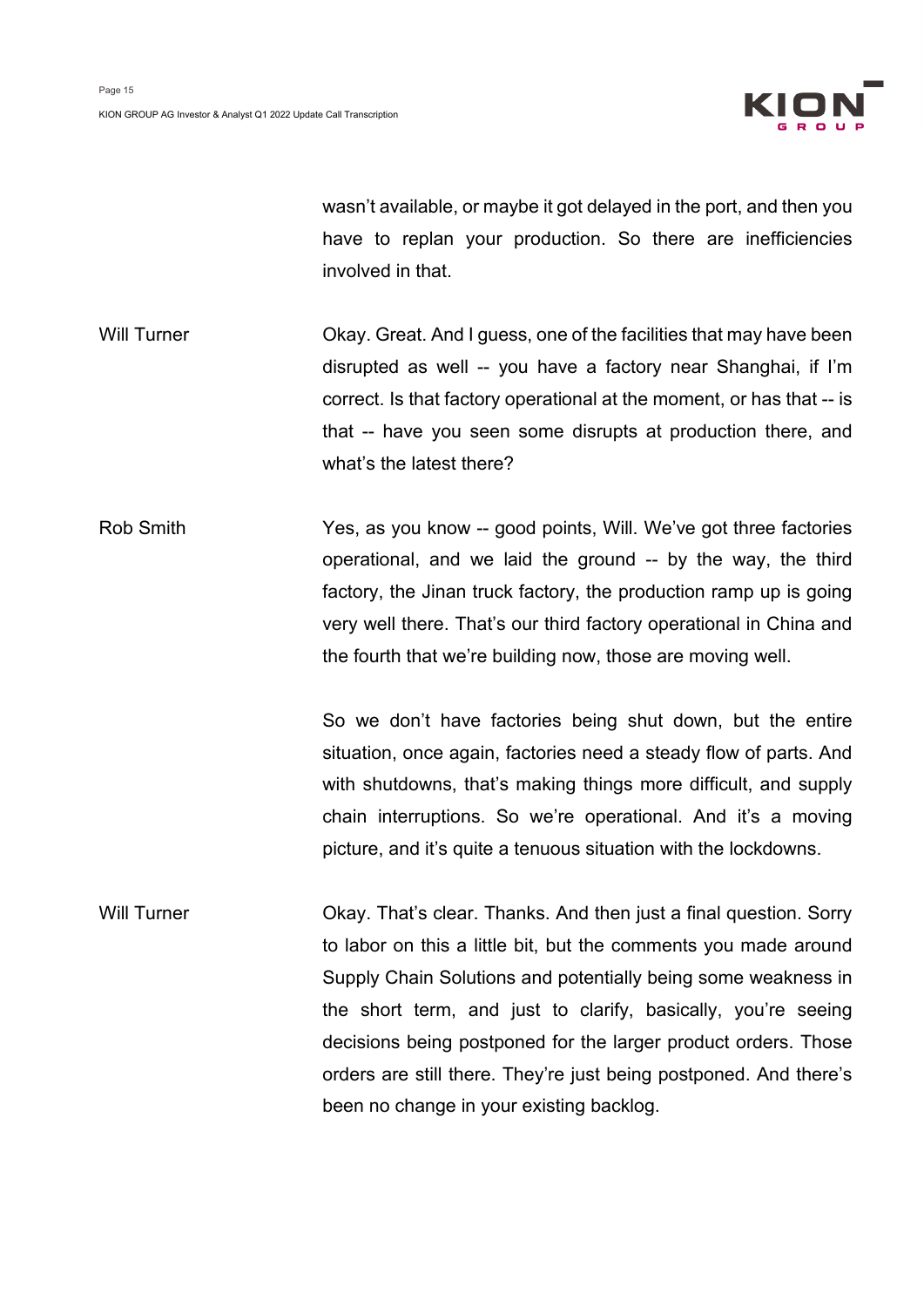

Have you had any of your current backlog of orders customers saying, "Actually, you know what? Deliver this in a couple of months' time"?

Rob Smith No, good question. There are no cancellations in the backlog. These are important decisions that people are making to strategically give themselves a better competitive advantage and change their business in many times through significant automation projects.

> And so those are deliberate. Those are thoughtful. Those are committed. Those are over a significant period of time and goodsized projects. And so it's very rare, and we haven't had any cancellations.

> What is the case is a milestone may be delayed, or a project could be postponed for a period of time, as customers are also sorting through their own assessments of the uncertainties in the market.

> But as we talked about, medium and long term very strong, the fundamentals are absolutely there. The need for automation, the drive for supply chain automation is very much there. So we're - good expectations of that market and good expectations of our business.

Will Turner **CKAY.** Great. Well, many thanks for answering questions.

Gael de Bray Yes, hi, good afternoon. Thanks very much for the time. I have a couple of questions, please. The first one is really on the pricing dynamics. So I think you raised prices already by about 5% in January. There was a second price increase in April which might actually have been even higher. So do you see actually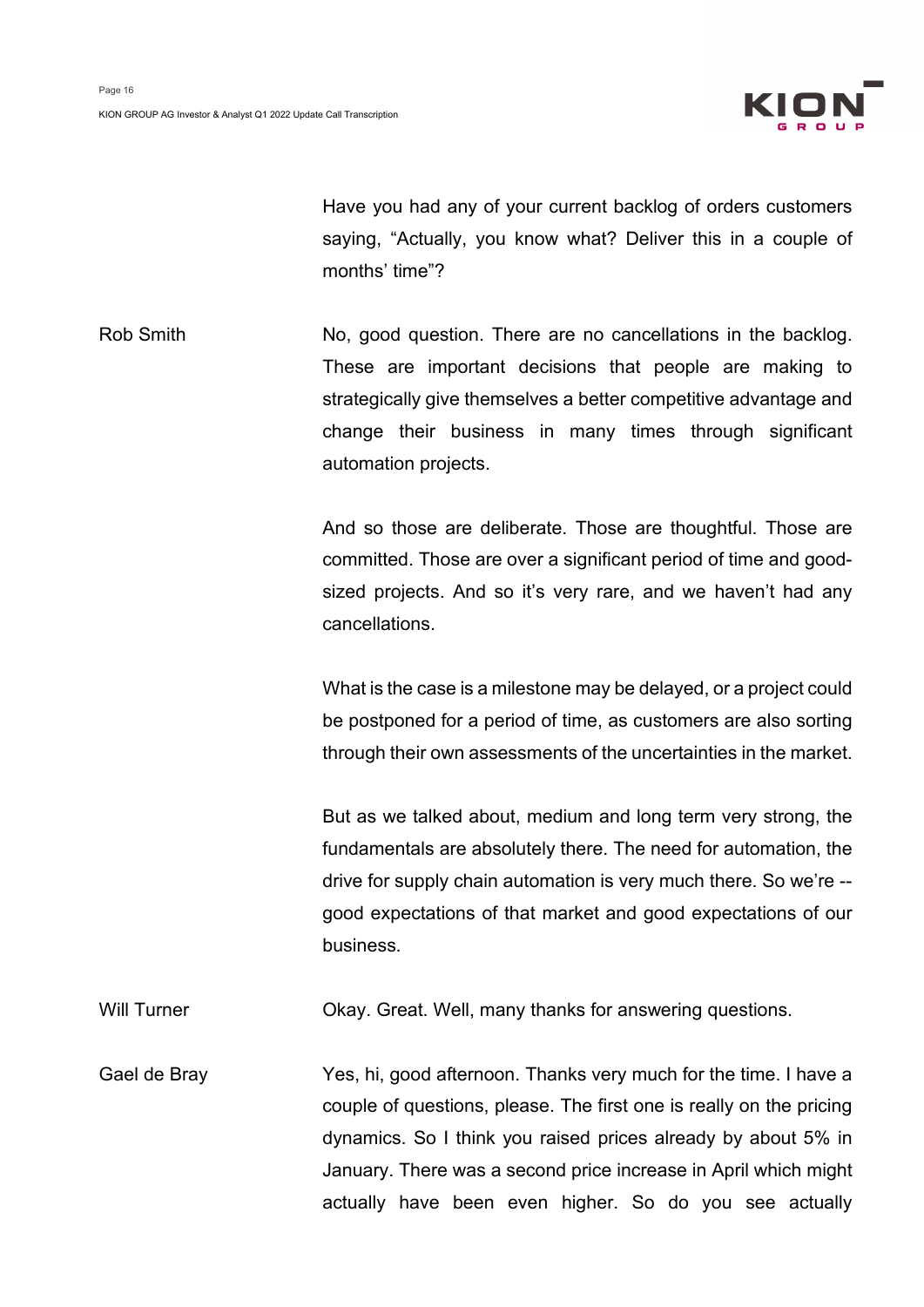

competitors following on your price increases? So that's the first question.

Then secondly, are you now fully covering cost inflation for the trucks that will be delivered in 9 months on the back of these price increases you've already implemented, or do you still need to do more to fully cover cost inflation? And if that's the case, how much more do you think you can do before we start to see some demand destruction? Thanks very much.

Rob Smith Good question, Gael. And those -- that's a balance, and it's a dynamic balance. You're asking us if we're -- got explicit visibility to explicit customer pricing actions -- competitor pricing actions. No, but I'm very clear that you're also on track with the question that you -- or the assessment you made.

> Our price increase effective at the beginning of this year was a bit over 5%. The one we put in place at the beginning of April was certainly more than that. And we're working this in a very agile approach, recognizing, though, that with €3.2 billion of backlog, trucks that we're taking orders for now will be produced in the next 6 to 14 months. And so it will take a period of time with the price increases we're putting in place right now, will come to - into production and get invoiced and come to the bottom line.

> The whole point of agile pricing is to keep our eyes on that very carefully and to follow those cost movements, and we do expect to cover our material costs today. We expect to cover our material costs tomorrow, and we're working that with this agile - commercial agile pricing approach.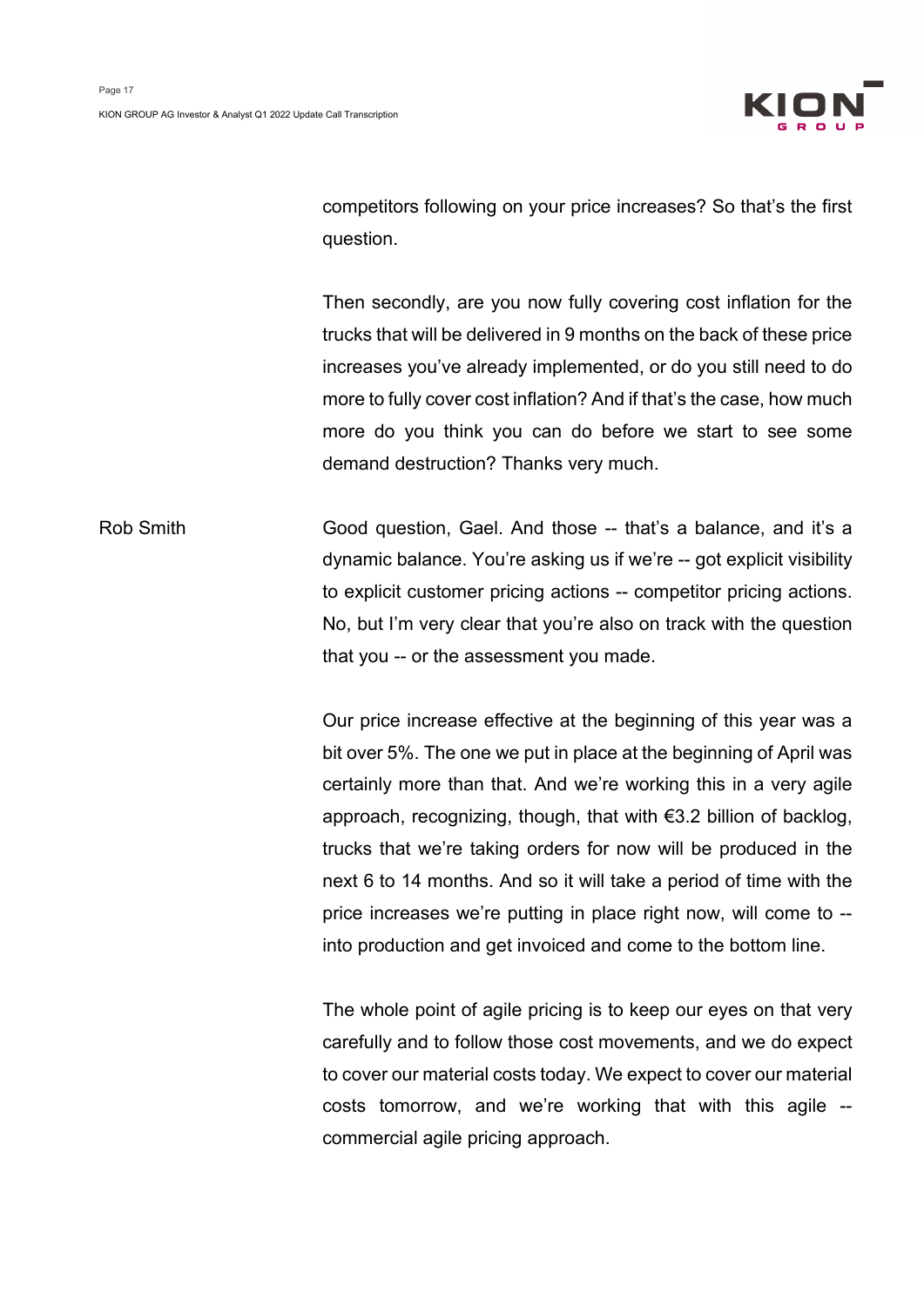

Gael de Bray Chay Okay. Thanks very much. Can I have a second question on SCS? Would it be possible to give me a rough idea of the share of the SCS backlog which currently benefits from escalation clauses? And looking at the more recent order development, have you been able to secure orders with more protective conditions, or is there actually some reluctance from clients about this, about the implementation of logistics as a cost plus a limit or, more broadly speaking, escalation clauses?

Rob Smith Sure, Gael. You can imagine that material escalations and inflation escalations are increasingly on the radar screen in the entire industry there. And customers and market participants understand that we're in a very dynamic environment. And so the agile -- commercially agile pricing I'm describing affects all of our business. And our SCS business is focused on this. Our ITS business is focused on this.

> I think we've not given a projection or an insight into how much is and how much isn't, and I'd rather not at this point in time. But I tell you it's absolutely on people's radar screens. And those are conversations that people are having.

> Bottom line is our automation installations in the SCS market are giving our customers strategic advantages, strategic competitive advantages, and it's a value-for-value kind of business. And so we're very focused on that and the agility on commercials and pricing certainly applies to contractual -- setting up projects with contractual conditions in place and operating those over time.

Gael de Bray **Channer Collact Contains Channers** Gael de Bray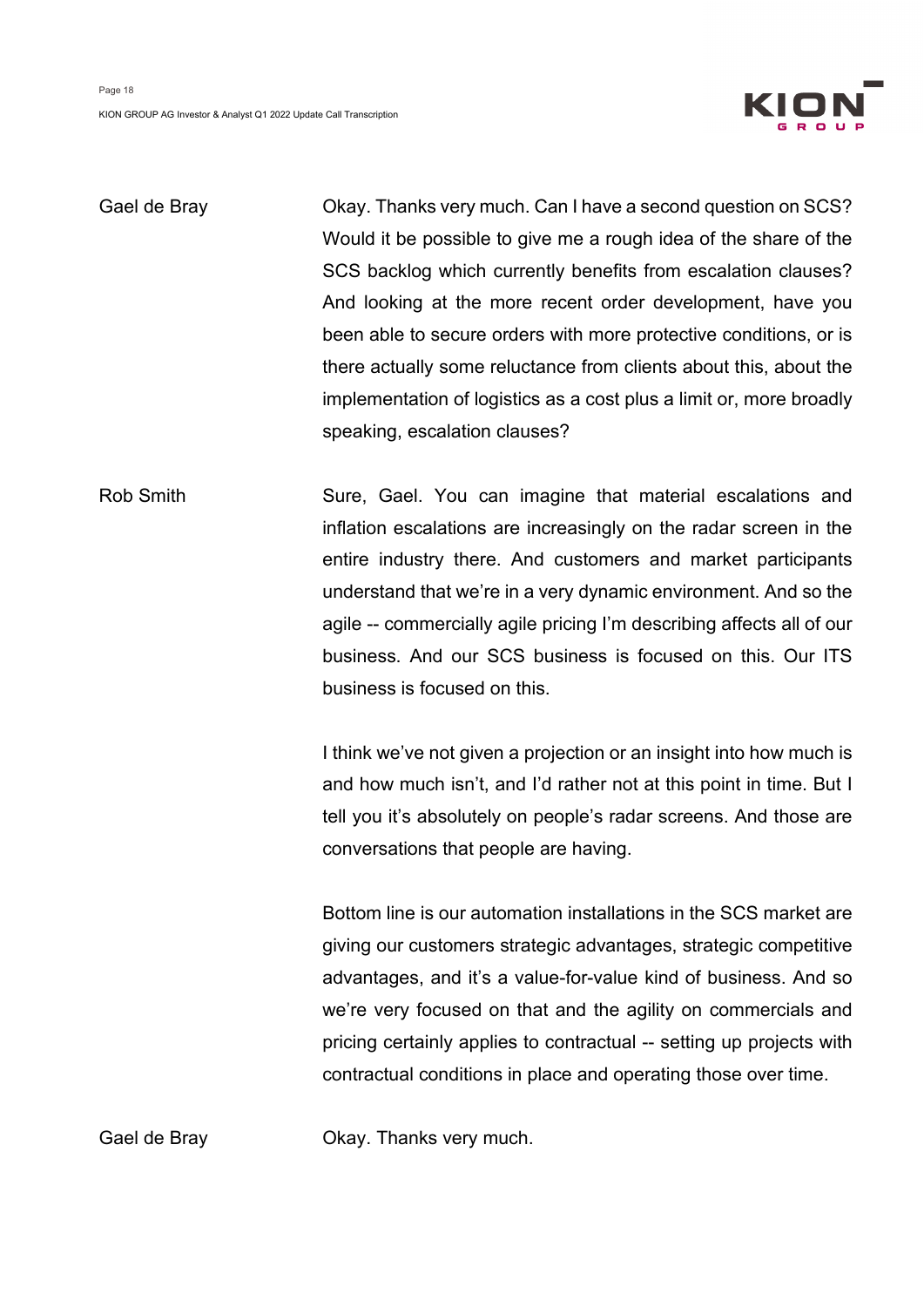

# Sebastian Growe Yes, hello, good afternoon, everybody. Hi, Rob. The first one was a follow up on the Supply Chain Solutions business. And I would be interested in, after having seen the gross margin contracting obviously quite significantly, and I understand the root cause around cost inflation and inefficiencies, but could you shed some light around what is happening in terms of mix, or has this changed also to the bad, or is this really only in a certain way coming down to cost inflation and inefficiencies, and that should sort of normalize over time? That's the first question.

The second question is around working capital. And after this massive increase and risk buffers on the inventory side, do you feel that you are now pretty well equipped, so to speak, on the working capital side, or do you see really a need for even higher working capital levels, or on an absolute basis, this is sort of sufficient to handle the situation?

And the last one, with about 1 month down the road after the second price round for IT&S, can you just give us a comment on how well these have been taken by customers so far or if you could simply comment also on the sequential development, on the monthly order development, that would be very much appreciated and helpful for everybody, I guess.

Rob Smith **Hello, Sebastian, good to hear from you.** So let's talk SCS. Let's talk mix. Let's talk -- at one point in time, with very, very significant new build growth last year, we grew that business 45% to 50% depending on currency last year year-on-year versus a market growth of about 21%.

> And so as you put in place new build, over time, the service element picks back up. So with the very strong service installation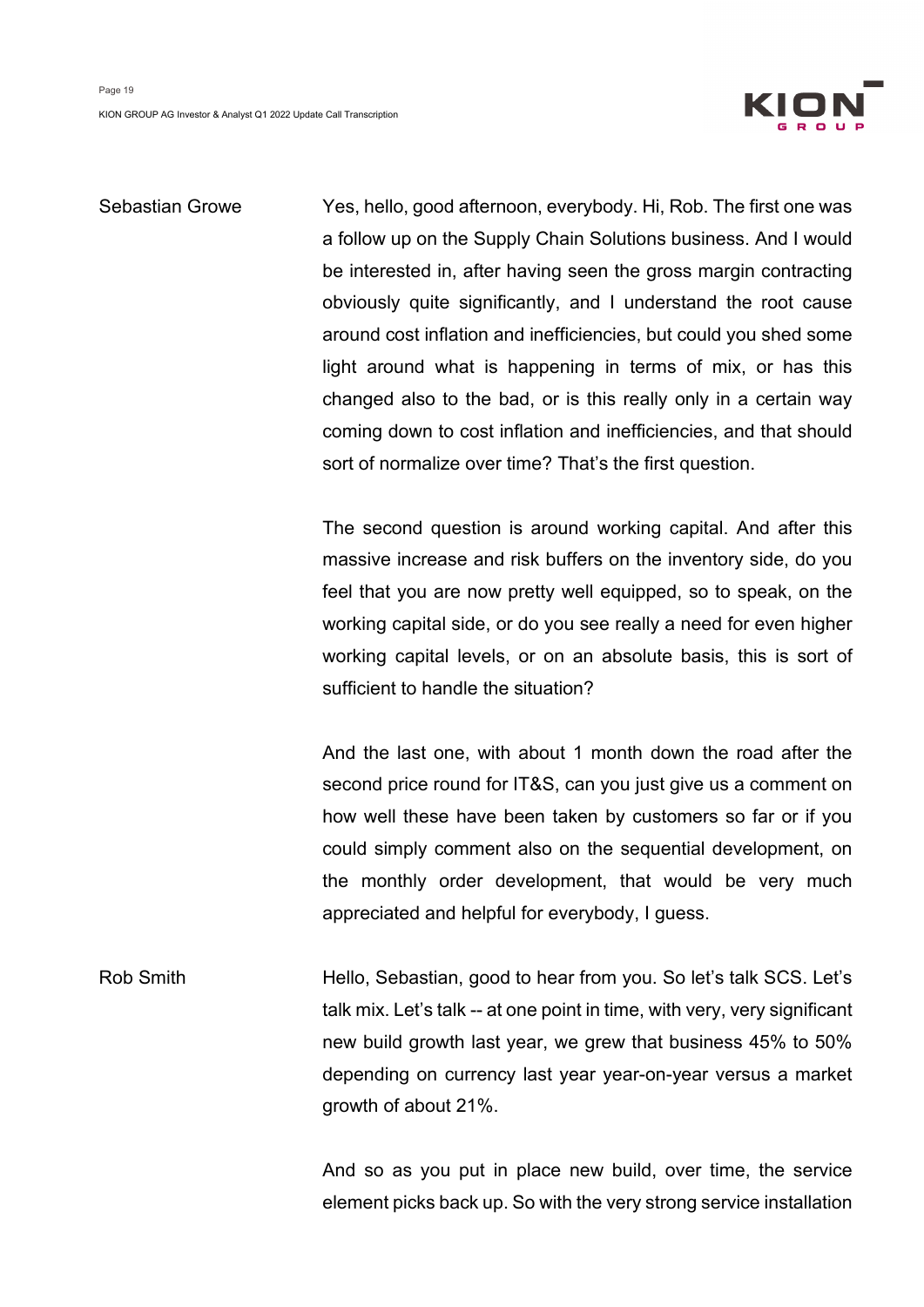

-- new build installation last year, a bit of service mix, but it's not a big deal there, in terms of an overall mix story.

Working capital, it may increase, and that's part of the uncertainties that we're working through. Our term is working against that and the market's -- our team is working on reducing working capital, and the market's giving us some headaches. But we're working through that. I'm not going to say it's going to get bigger. I'm not going to say it's going to get less. We're working on making it less. It could get larger.

I would say that we've got very solid financials. We've got our good two investment grade credit ratings. We've been able to cover that with our commercial paper program at favorable terms. And we got our eyes on that. We got our eyes on the profitability. And we got our eyes on bringing the guidance back when the market uncertainty comes -- reduces, and we can come back with some solid guidance for the rest of the year.

You asked about pricing, and what's the pricing -- what's the market demand reflection after having indeed put pricing up twice this year. The demand remains strong. And it is the second price increase we've put up this year, and indeed, things -- the demand and the order intake remains on a good basis.

Sebastian Growe If I may just ask a very quick follow up around SCS because my question was rather on the project mix, not so much really on solutions versus service, but inside the solutions, if you have seen sort of any mix shift in the sense that you're selling more third-party solutions like one of the Norwegian companies, for instance, that is listed, where you get probably a smaller margin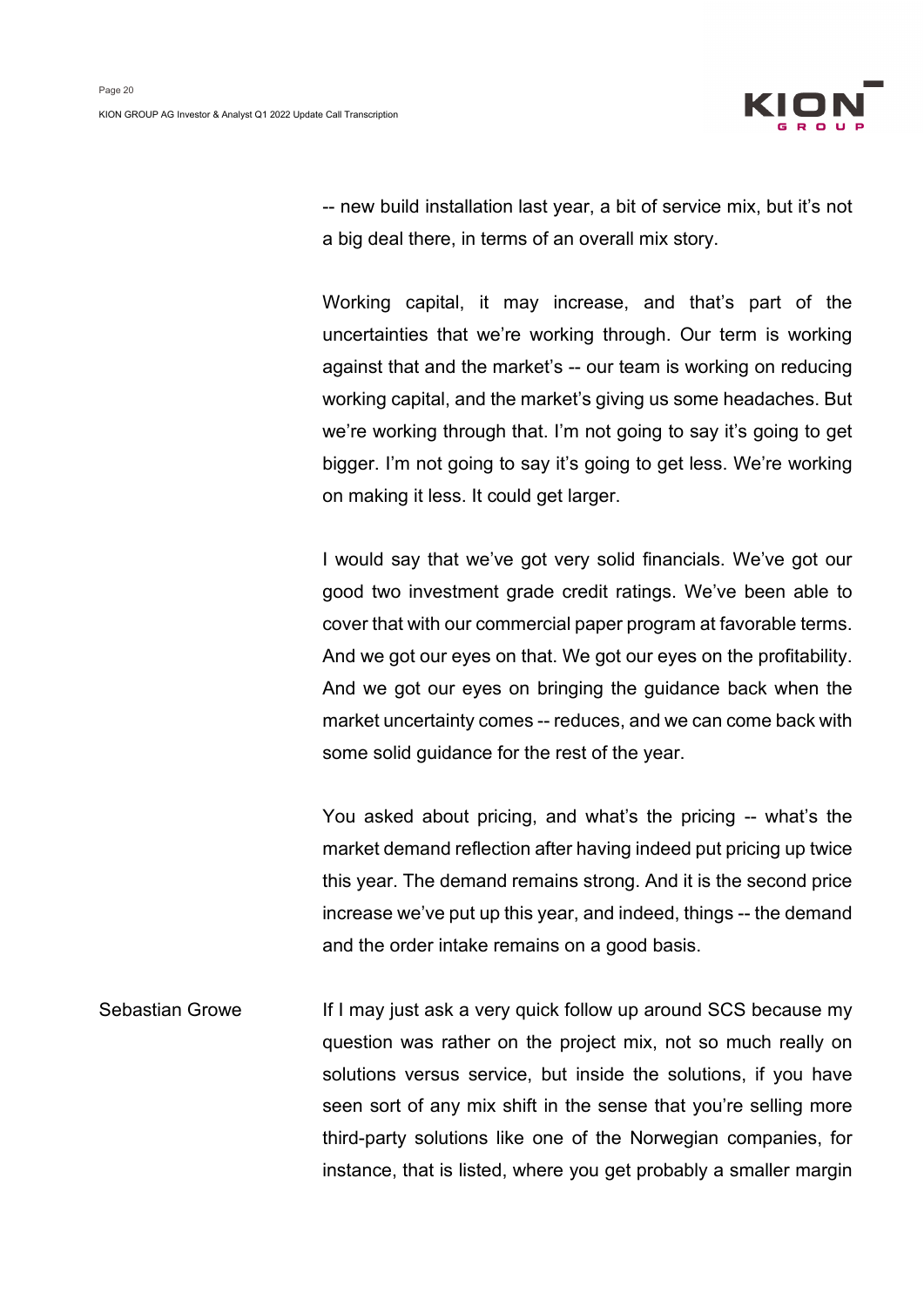

than selling your own conveyor sorters and whatever. So that is more the nucleus of the question.

Rob Smith **Chay. I get you. No, our Supply Chain Solutions business is the** world's leading integrator of our own and third-party technology with a full software stack and being able to put all that into a solution that's giving our customers competitive strategic advantages. And there is no specific mix change between own and third-party technology. We do integrate by the way with a very strong partner, the ones that you're talking about, and integrate their modules successfully into overall solutions.

> Very good example of that is our microfulfillment centers for urban grocery locations. So no change in those kind of mix. Things are in a good way. I'd say between 30% to 40% is third party. Between 30% and 40% is our own. And that's how those projects go into place. And as the leading integrator, we integrate all that in an overall solution for our customers.

Sebastian Growe All right. Thank you for that.

Katie Self **Hi**, good afternoon. Thank you for taking my questions. I've got two, one on ITS and then one on SCS, if I could. So just on ITS, I wonder if you can help me understand a bit better the dynamics between new truck sales, used truck, and on short-term rental. And particularly, could you just explain a bit the rationale behind increasing additions to your short-term rental fleet as we're getting to a point where industrial growth is perhaps starting to moderate?

> We've seen in the past that typically new sales would follow that, and utilization can come down with that. Do you see a risk that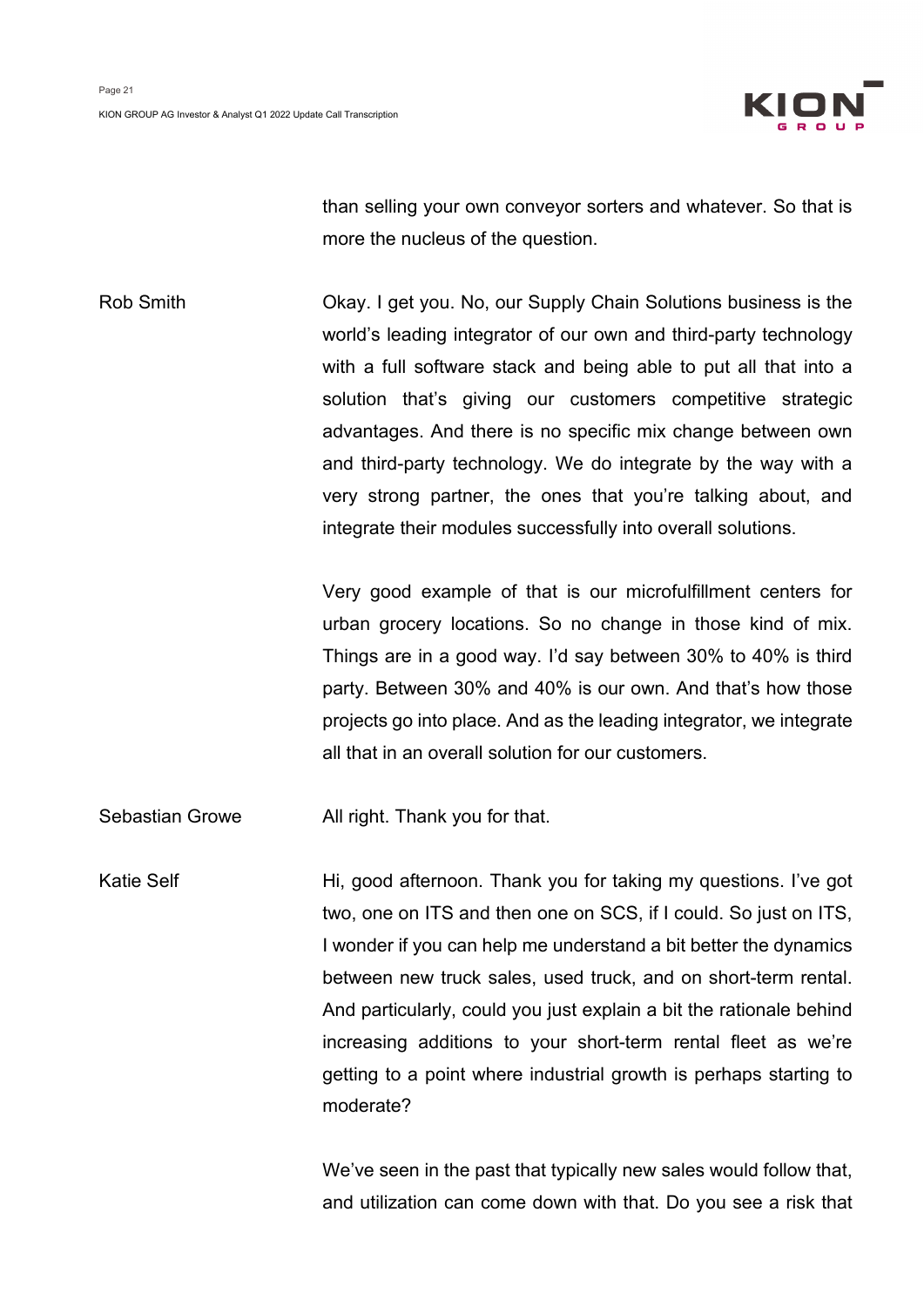

you end up with overcapacity in your fleet as these orders eventually feed through into the P&L? So that's question one.

My second question, just around the SCS margin, I totally understand and, look, respect the point that you can't give explicit guidance, but just if qualitatively you could help us understand where the downside protection is in that SCS margin.

As analysts looking at this stock, we haven't really seen SCS in a sort of significant down period or anything like that. So it's difficult for us to gauge just how far down those margins could come. Any help you could give us that -- aside from pricing, what measures do you have to protect that bottom line? Thank you.

Rob Smith Chay, Katie, let's work through those one at a time. You're asking about ITS, and you're asking about the dynamics of new trucks, leased trucks, used trucks, rental trucks. It's a very significant capability we have and an overall sustainable element of being able to have our trucks have a first life, have a second life, have a third life.

> Our trucks go out new as either sold or leased. The ones that go out on a lease program include a full service with it. They will come back. We'll give an -- we'll have an opportunity to refurb and either sell it again as used or put it into the rental fleet.

> In terms of new trucks, sometimes we -- rental fleets are for rentals up to 12 months. Sometimes, they're a week. Sometimes, they're a month. Sometimes, they're several months, but up to 12. And then the leasing is 3, 4, 5 years, depending, once I say - - as I say, with a full service contract.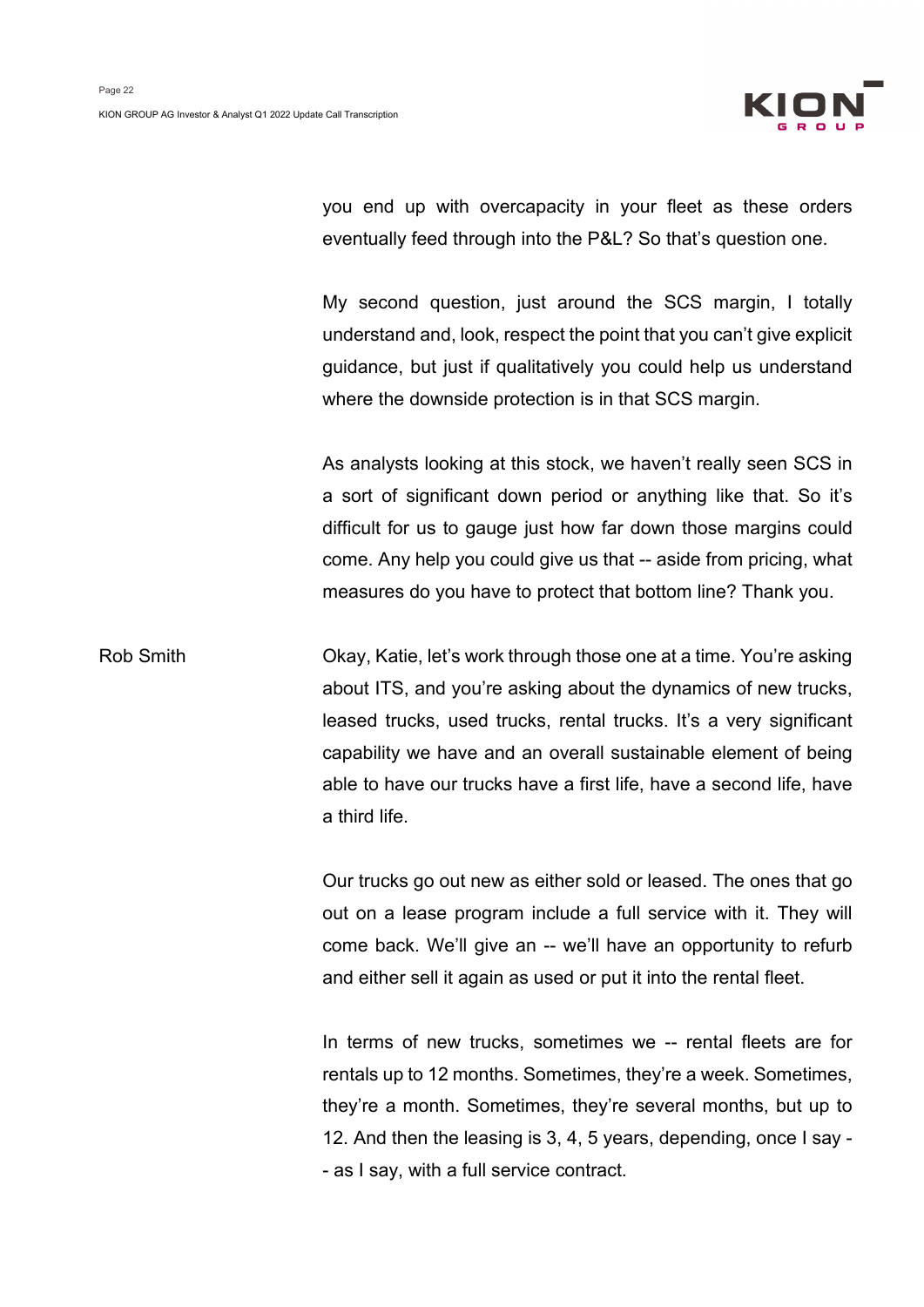

And on a cyclicality point of view, when those trucks come back after three lives, then we're able to do very significant amount of recycling on those trucks and those materials.

The lease -- maybe one dynamic I'd share with you, one of the reasons that there were fewer used trucks available in the discussion about units versus euros in the order intake for the quarter, with material availability and longer lead times on new trucks, many of our customers, we've been helping them by extending the lease contracts. And then when the lease contracts get extended, there are less leased vehicles coming back that we would then sell as used trucks. So that's one dynamic to talk -- to mention for you.

And as the short-term rental fleet gets older, then you put new trucks into it, and there's always a constant flow of either new or maybe coming back off of first lease into the short-term rental fleet.

Is that helpful for you? Is that what you were looking for there?

Katie Self That is. That's helpful color. Thank you. I guess, if I could just ask just a little bit more specifically, what I'm thinking about is, as we looked into the second half of 2019, a number of KION's competitors started cutting additions to their rental fleet before KION.

> And while that meant it seemed that their orders underperformed for a while because of this dynamic you talk about with additions to the rental fleet being included in units, it meant their margins were more protected into the downcycle because they didn't have as large a fixed cost base. I guess, I'm wondering whether you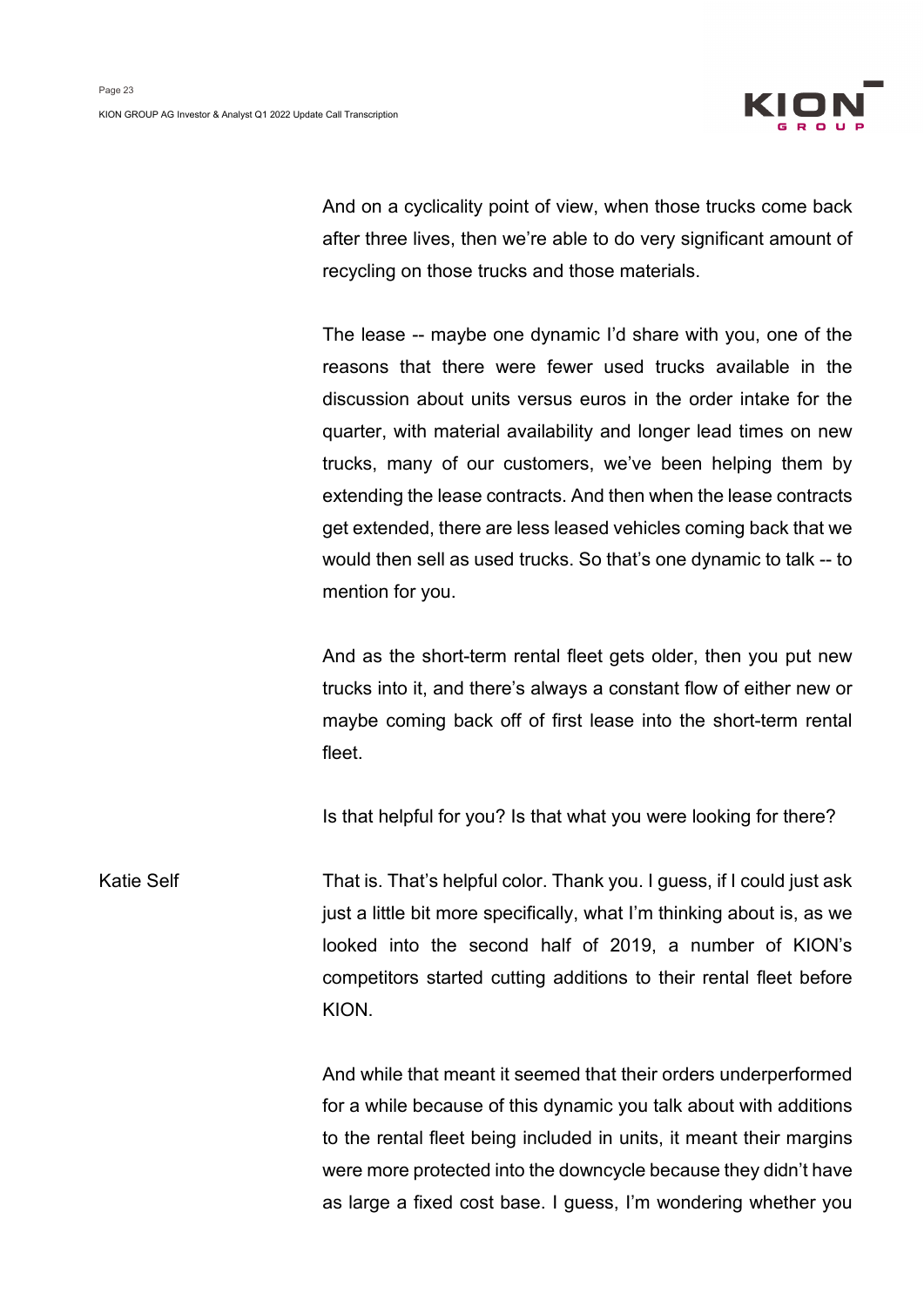

see any risk of a repeat of that scenario, in which case KION's margins could fall further than peers.

Rob Smith No, we've been looking at that carefully, and we don't see a risk on that, Katie.

Katie Self Great. Thank you.

Philippe Lorrain Yes, thanks for taking my questions. So the first one is really like on the rental fleet orders and the comments you made with regard to that effect on the Q1 order intake. So if you exclude rental fleet orders, could you tell us roughly what the order intake growth was in unit terms?

> And the second question is more on SCS. Are you already seeing orders for the reshoring of certain manufacturing capacities into higher-cost regions?

Rob Smith **Chay.** Hey, I come back to the amount of units that went into the rental fleet. I guess, if you would do that, it's probably 6 points. And so 29 is 23 would be the answer for you on that one.

Ask me again your second question, Philippe.

Philippe Lorrain Yes, I was wondering whether you start seeing already orders in the warehouse automation for the reshoring of certain manufacturing capacities into higher-cost regions. That's following basically the start of the trade wars under the Trump presidency, that fact as well that we learned from the pandemic that perhaps the globalization had gone a bit too far, so these kind of thoughts. And I was just wondering whether you've seen already customers placing orders with regard to that.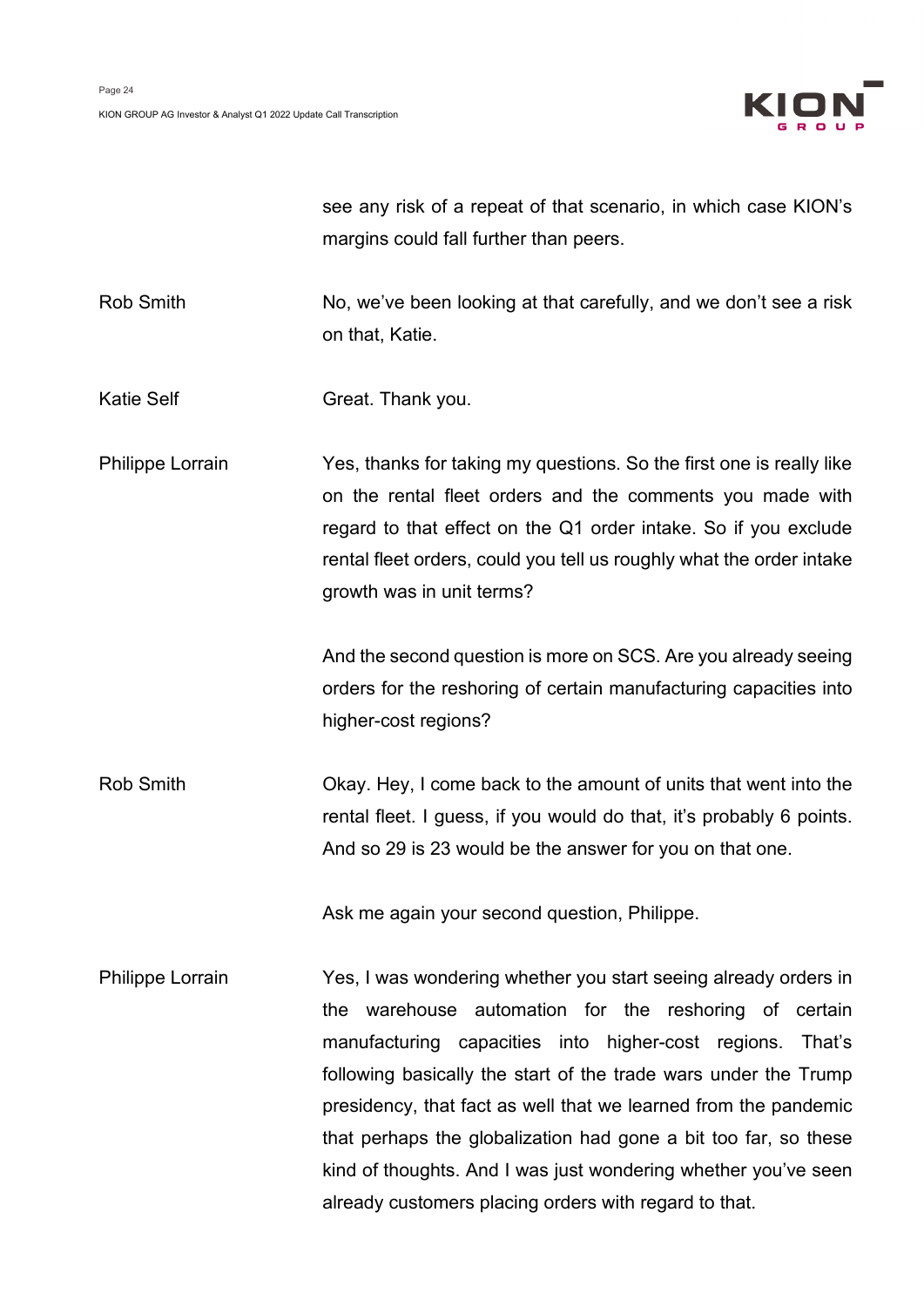

Rob Smith No. You know what's the big driver on orders and automation is what I was talking about before. There's a very strong demand in the market using online ordering. And ecommerce used to be -- I guess we all were tracking it as a vertical by itself, but in the meantime, all the other verticals have an important element of ecommerce as well.

> People are ordering online. People want things same day, next day latest, and labor is very hard to get in warehouses. Manual labor is getting very scarce. And so there is a lot of focus on getting automation to help companies be able to achieve their needs and their abilities to deliver on the ecommerce environment.

> I'd also point out people are investing local for local in North America, but people are investing for a lot of different reasons. And as people adjust their supply chains, I don't see too many stopping one supply chain for the expense of another or starting one at the expense of the first.

> People are basically adding flexibility to their supply chains. They're recognizing that, when you only have one source, no matter where it is, there's a certain amount of vulnerability. And if it's a longer ways away and there's supply chain interruptions, that's even more risk involved. And so people are adding to their existing supply chains to have flexibility in it, and in many cases, that would involve and does involve automation.

Philippe Lorrain Okay. Perfect. Thank you very much.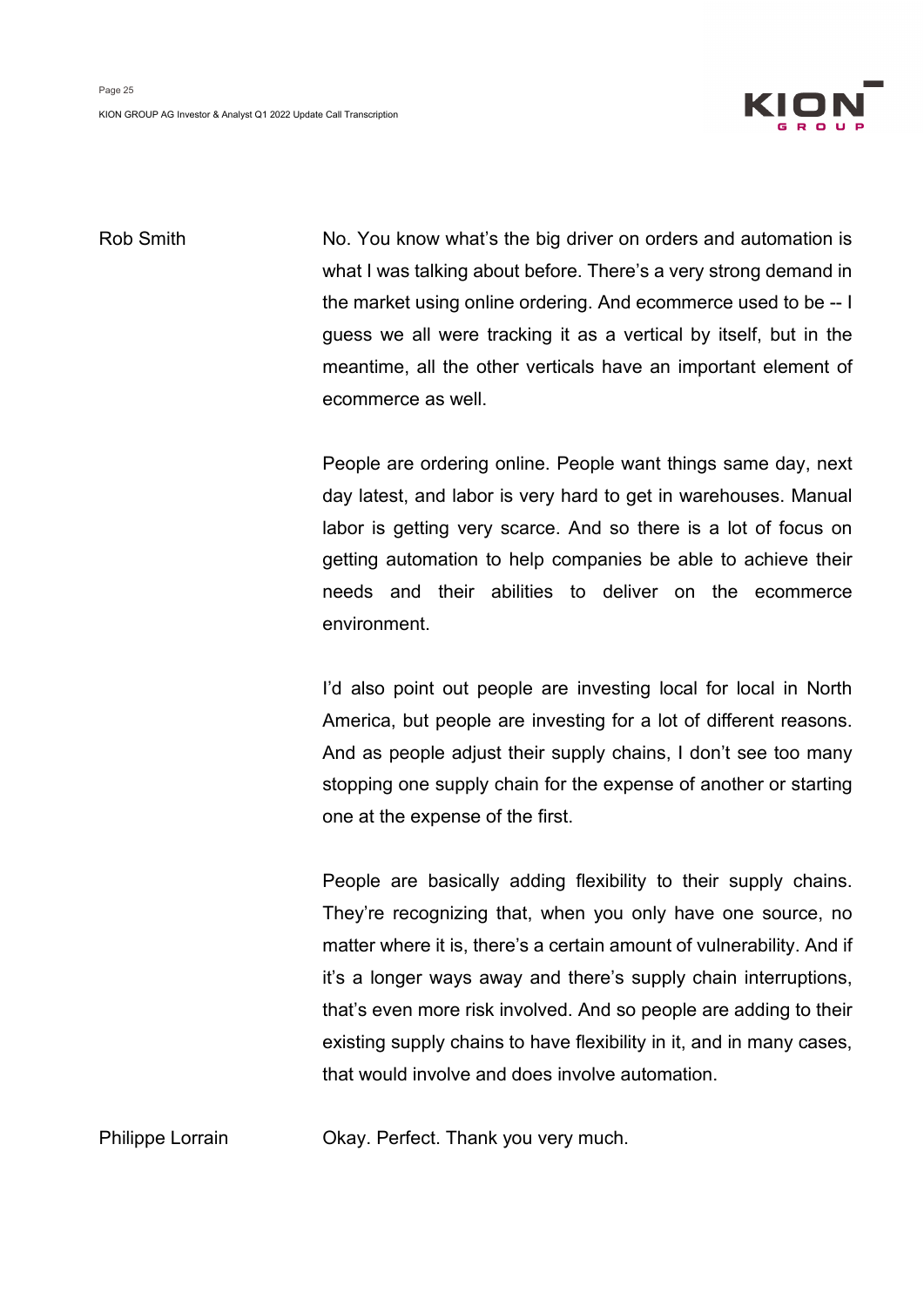

Martin Wilkie Yes, thanks, good afternoon. It's Martin from Citi. So a couple of questions. So the first one is on customer behavior and the cost base. So obviously, the trucks themselves are now more expensive, but what we've seen in some parts of the world, diesel prices are up 40%. And so are you seeing changes in customer behavior in terms of trading down or switching from combustion to electric, or has there been a sort of switch because of rising running cost of trucks?

> And the second question was then on -- just coming back to leasing. Could you remind us of the dynamics that, if presumably second-hand trucks are more valuable because the new trucks are more expensive and presumably scarcer to come by, are customers able to keep the truck at the end of the lease period with paying a pre-agreed price rather than you getting it back? And are customers beginning to do more of that in order to profit from inflation in the secondhand markets? Thank you.

Rob Smith Well, let's talk about that, too, Martin. You're asking about customers' behavior and rising running costs. What I'd mention to you is about maximum 15% or so. We've got quite an echo somewhere.

Martin Wilkie Let me mute my line in case it's me.

Rob Smith Can you hear me now, Martin? Echo's gone. That's good. Look, coming back to the rising running costs, fuel is an important running cost, and our customers see our industrial trucks as very important capital good investments and are buying them on a total cost of ownership basis. Maybe 15% of the overall total cost of ownership is the new price in the first place or the investment in the first place.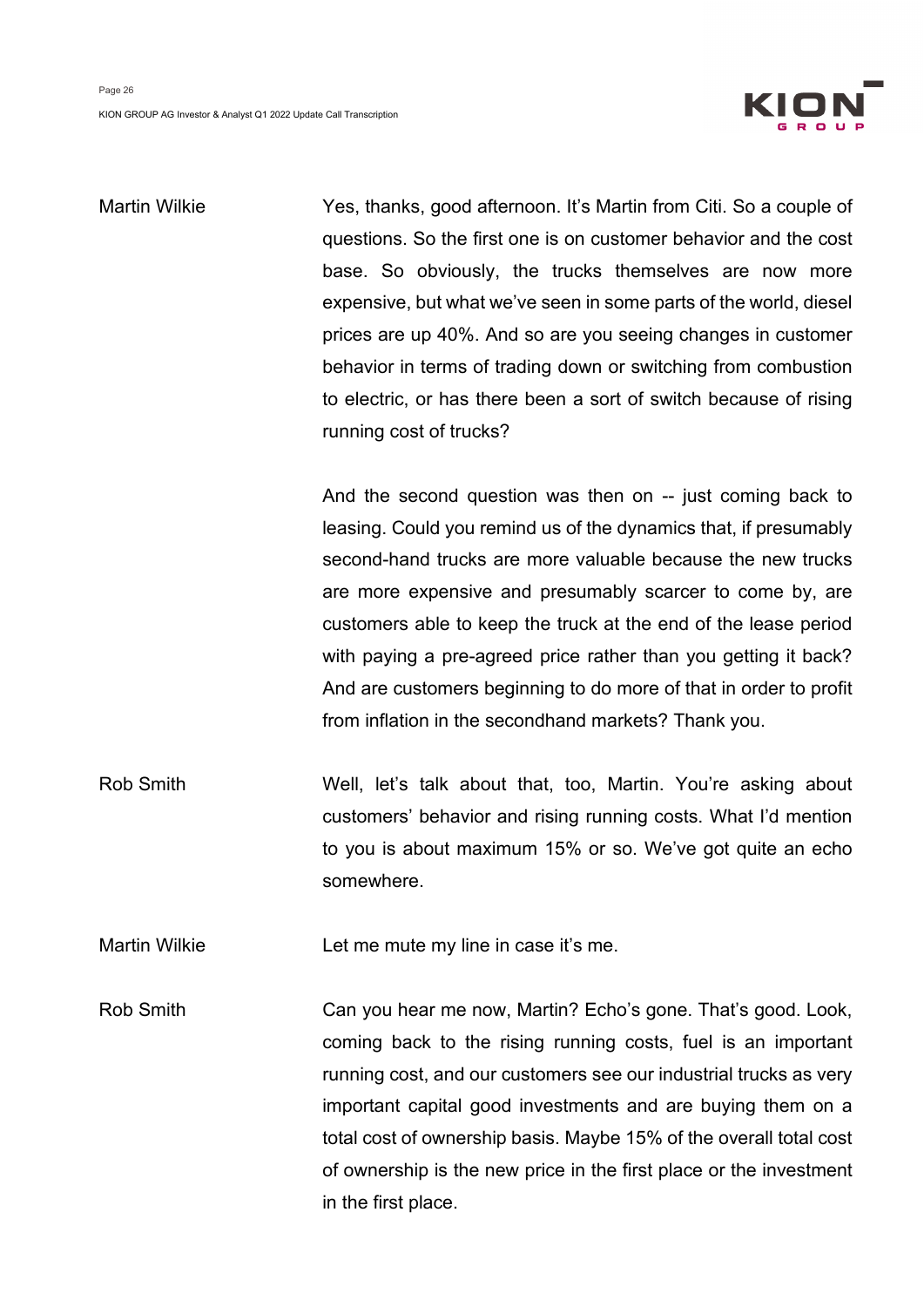

Next one after that, of course, is if it's internal combustion, is the fuel, is the energy. And a very significant portion, 60% to 65%, maybe even 70% is the operator themselves. So there's a focus on moving to automation in our trucks, and we have a good automated capability and automation capabilities, and our AGVs and AMRs, as I was talking about before on our strategic highlights.

And clearly, yes, as diesel costs go up, operating costs for internal combustions go up. On the other hand, there is a longerterm, in many cases, a contract in place, or it's an ownership. The truck is already there.

You ask if there's a mix change. We don't see a specific mix change between internal combustion and E. But what I would point out to you is you see we've got 87%, almost 90% of our order intake is electric. Why is that? I guess you know.

Warehouse trucks are growing, and warehouse trucks are almost exclusively electric. And then the internal combustion and the Etrucks are both counterbalanced. In total -- counterbalanced have internal combustion and electric battery operations. And in total, about 87% of our order entry is electric and electrified.

And as you see on Page -- must be 6, you can see how that's developed over time. It's reasonably stable, but it's higher than it was several years back. And I would anticipate, as we would go forward, it would continue to grow.

Within the electrification, there's a lot of advantage associated with the lithium-ion batteries. And that's why we're excited about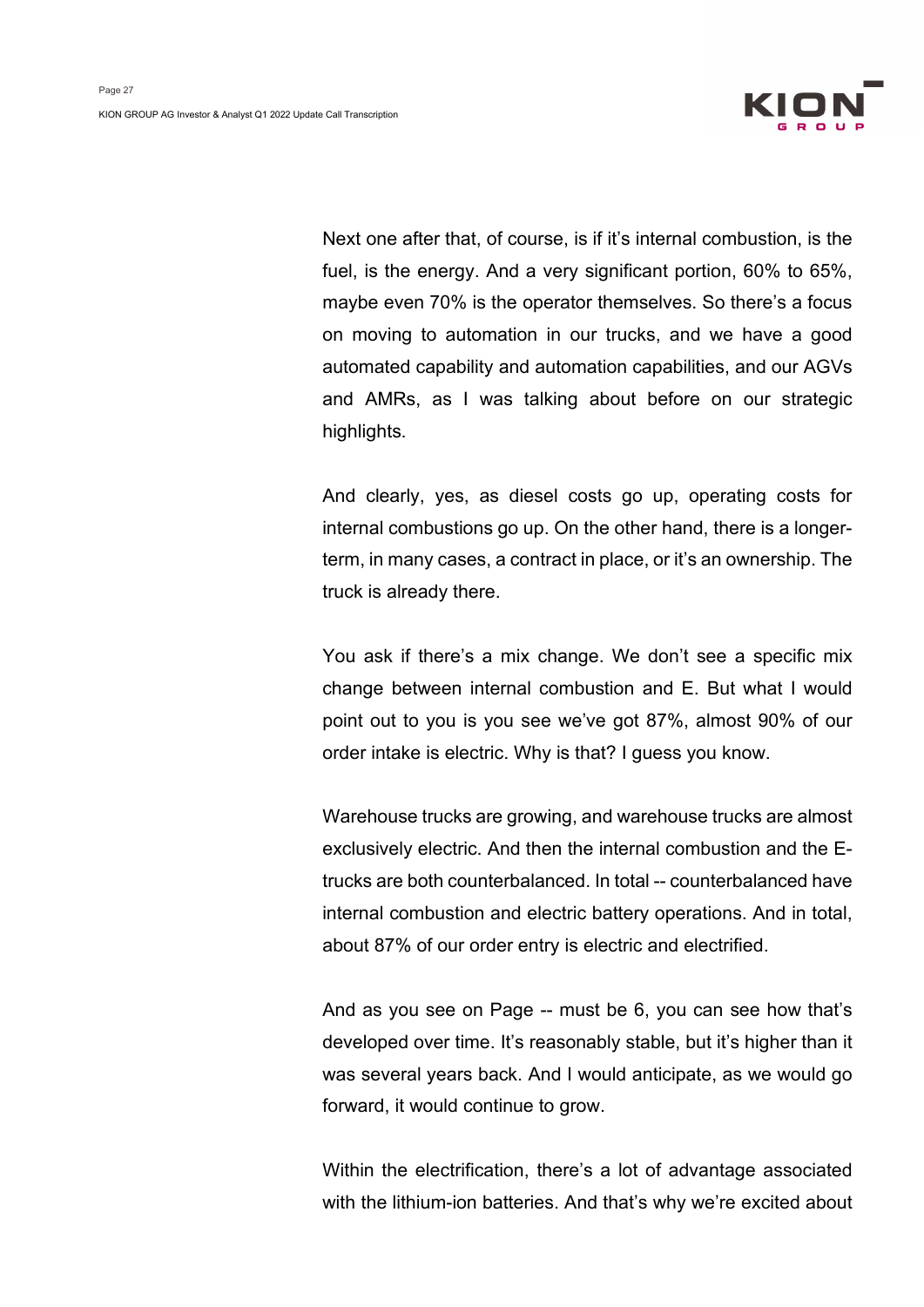

extending and expanding our lithium-ion capacity in the KION Battery Systems.

You asked about the value of a leased truck. You see it also in the car market. You saw what's happening on pricing on used cars when new cars have longer delivery times. Leased or used trucks, it's a dynamic market, too. And clearly, there's a time advantage.

There is no change in customer behavior when the lease timing ends. In some cases, we have extended the lease if somebody's expecting a new truck coming and it's not available yet. So those are individual discussions, and we work on helping our customers find good solutions that work for them. Those trucks, as I said, do have a second, do have a third life, and we don't see inflation playing a role there.

Martin Wilkie **Great. Thank you.** 

Jorge González Sadornil Thank you very much. Hello, Rob. My first question is also regarding Supply Chain Solutions unit and -- but more from a qualitative point of view. So we have seen industrial truck order intake being very strong, and I was wondering, what is the difference now that is making industrial truck order -- that this is strong, taking into account that that should be reflecting that the demand for the warehouse equipment is strong but is not reflected in Supply Chain Solutions orders?

> I understand that the increase in size obviously could be -- could explain part of this in one quarter, but what are the conversations you're having with clients? Are not clients worried about the increasing lead times? What are you seeing in terms of the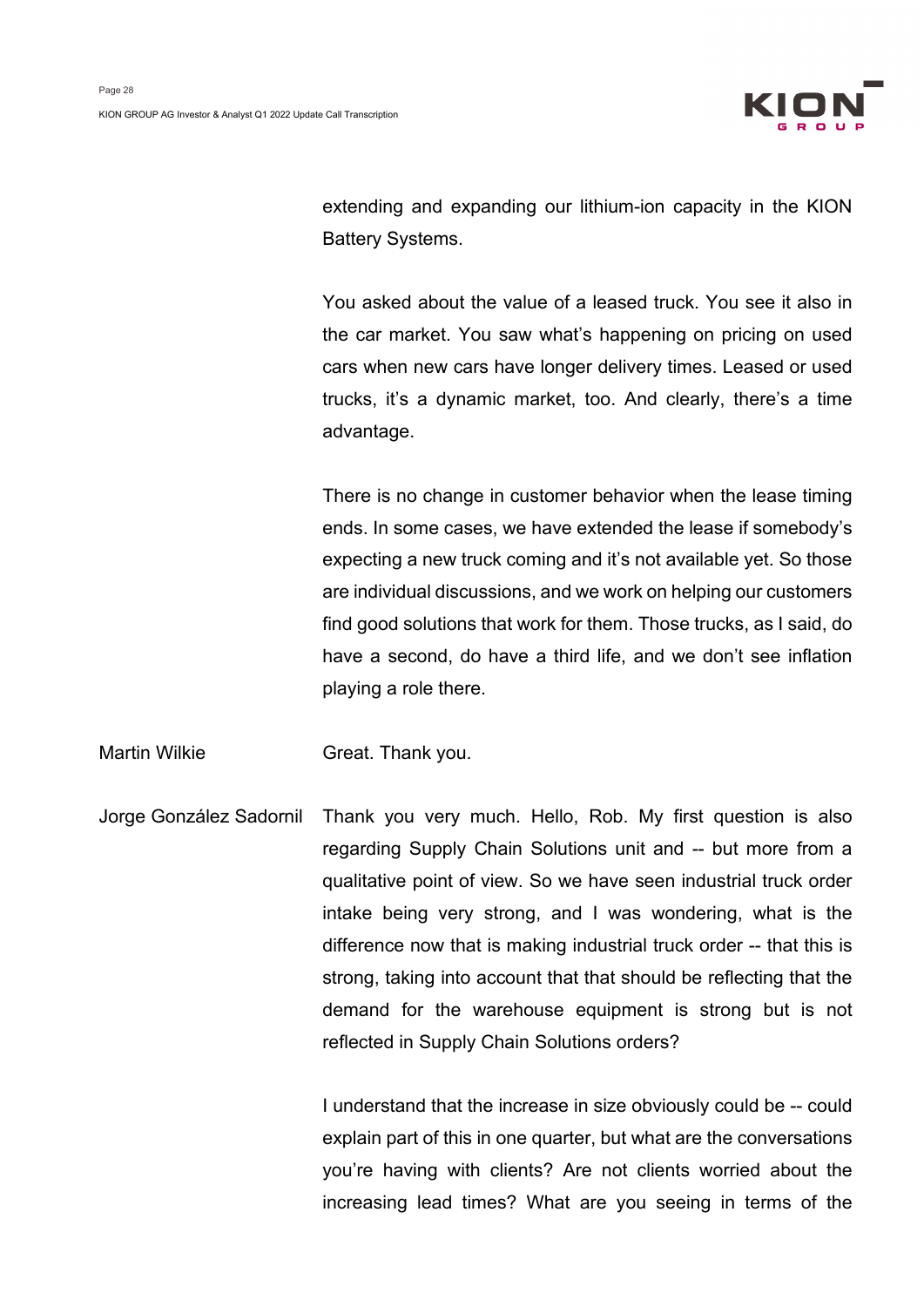

potential volume that is accumulating from this effect, these increasing lead times to basically deliver projects?

Rob Smith So that increasing lead time, Jorge, is clearly something that everybody's working on and working against. And as I say, our lead times at this point, depending on truck and depending on configurations and things, will be somewhere between 6 and 14 months. And that's part of a consideration a customer's making on new versus taking a lease or taking a used truck or extending a lease on a machine they've already got with us, for example.

> I want to help you with the first part of your question, too, and I think I'm answering the second part. Come back with the first part, Jorge.

Jorge González Sadornil Yes, yes, so is not the increase in lead times also helping you to sell more automation products in the short term? Are not clients taking into account that there is still a strong demand for industrial trucks? I understand that the demand for warehouse equipment is still strong, how this is not being reflected in the order intake for automation.

Rob Smith Okay. I get you. So look at it this way, please, Jorge. The industrial truck is not a substitute for automation. And the - basically, what they do is they're complementary, and those are two elements of an overall intralogistics and supply chain solutions that our customers are getting from us.

> You put those elements together. You put additional elements, and you put an entire software stack on it, and you help someone have a multichannel fulfillment center. You help them have a microfulfillment center. You have warehouses that'll have a lot of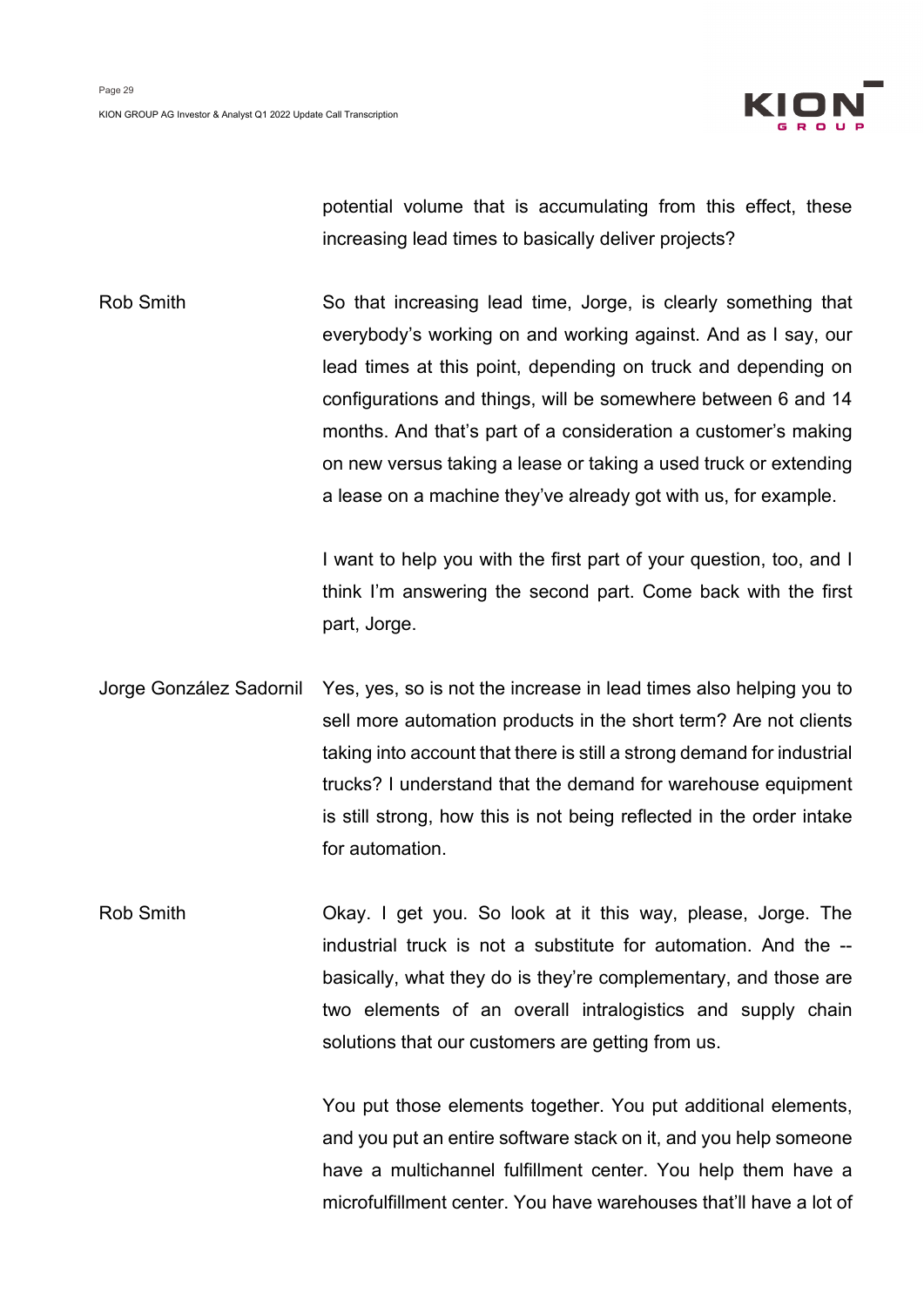

automation perhaps on the grocery side and have some trucks on the beverage side. There are a lot of different elements, and they're complementary.

The exciting thing about KION's offering is we have the full suite of intralogistics and supply chain solutions. And one isn't a substitute for the other. They complement each other, and they give the customer all the elements of the solution they're looking for. That might be a way to look at it.

I guess the other element you're asking about maybe is -- you were asking about a tradeoff. I'm describing there isn't a tradeoff. I'm describing they're complementary and augment each other. You're asking about the order entry and trucks being strong and order entry in supply chain.

I come back to the statement: real big orders and lots of orders over time, the trend in the automation is orders. Some are getting bigger over time. And the lumpiness of that industry and the orders coming in, do they hit a quarter? Do they come a couple weeks later? That's why we're talking about lumpiness when we talk about supply chain. But -- Supply Chain Solutions.

But we see both markets have very good medium and long terms. And we were describing the short-term dynamics in some of the other questions today.

Jorge González Sadornil I see. My last question is regarding the consensus. So after you dropped the guidance because of this -- obviously, this uncertainty that we have now, the consensus have reduced a lot of estimates and now is around 200 million below in adjusted EBIT. I don't know if you have any comment regarding this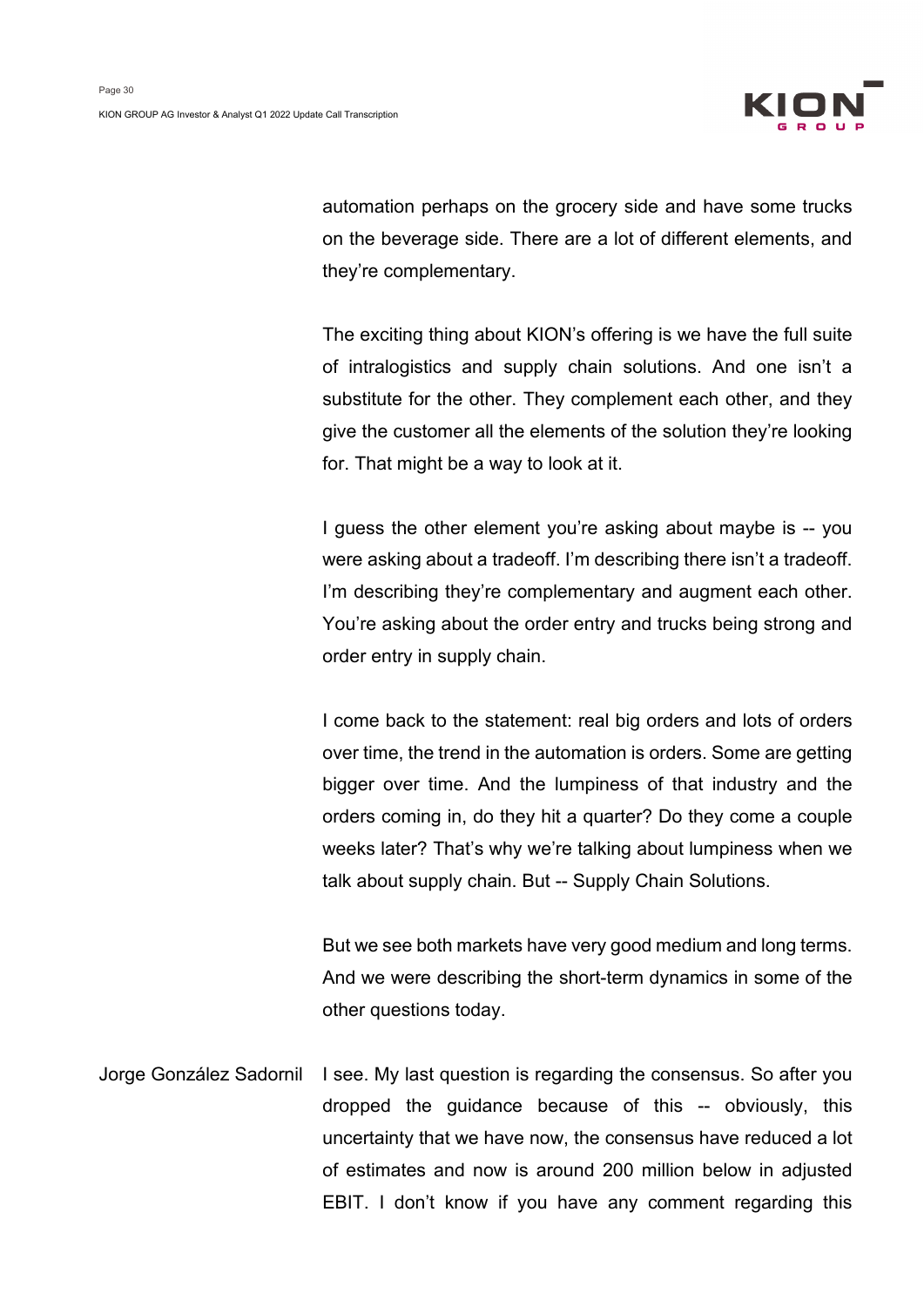

because, taking into account that analysts will have difficulties to really estimate the impact of the increase of the steel and other raw materials, it would be interesting to know if you are comfortable with this new estimate from consensus.

Rob Smith Jorge, I would -- I'd come back to the conversation we were having earlier about, in a time of retracted guidance, we retracted it exactly because of the uncertainties in the market and the challenges and the headwinds and the supply chain and logistics disruptions.

> And that was exacerbated when the war on Ukraine broke out, and it was further exacerbated as the corona lockdowns come into place. And so with that uncertainty, we shall come back with guidance for the rest of the year later on in the year as that uncertainty alleviates over time and we have a good strong view of where we're going to land.

Jorge González Sadornil Okay. Thank you very much, Rob.

Rob Smith Hey, if Katie is still on the line, I'm recognizing, Katie, I think I picked up on your ITS question, but I missed the opportunity to answer your SCS question for you. If you're still there, I'd be more than happy to help you.

> Okay. Well, everybody that is on the line, maybe mention to Katie I did want to come back and didn't want to shortchange her on a question. And I think that's being a good corporate citizen together on these calls. So happy to help you next time, Katie. Happy to pick up a call with our IR department if you want to come back for another follow-up question.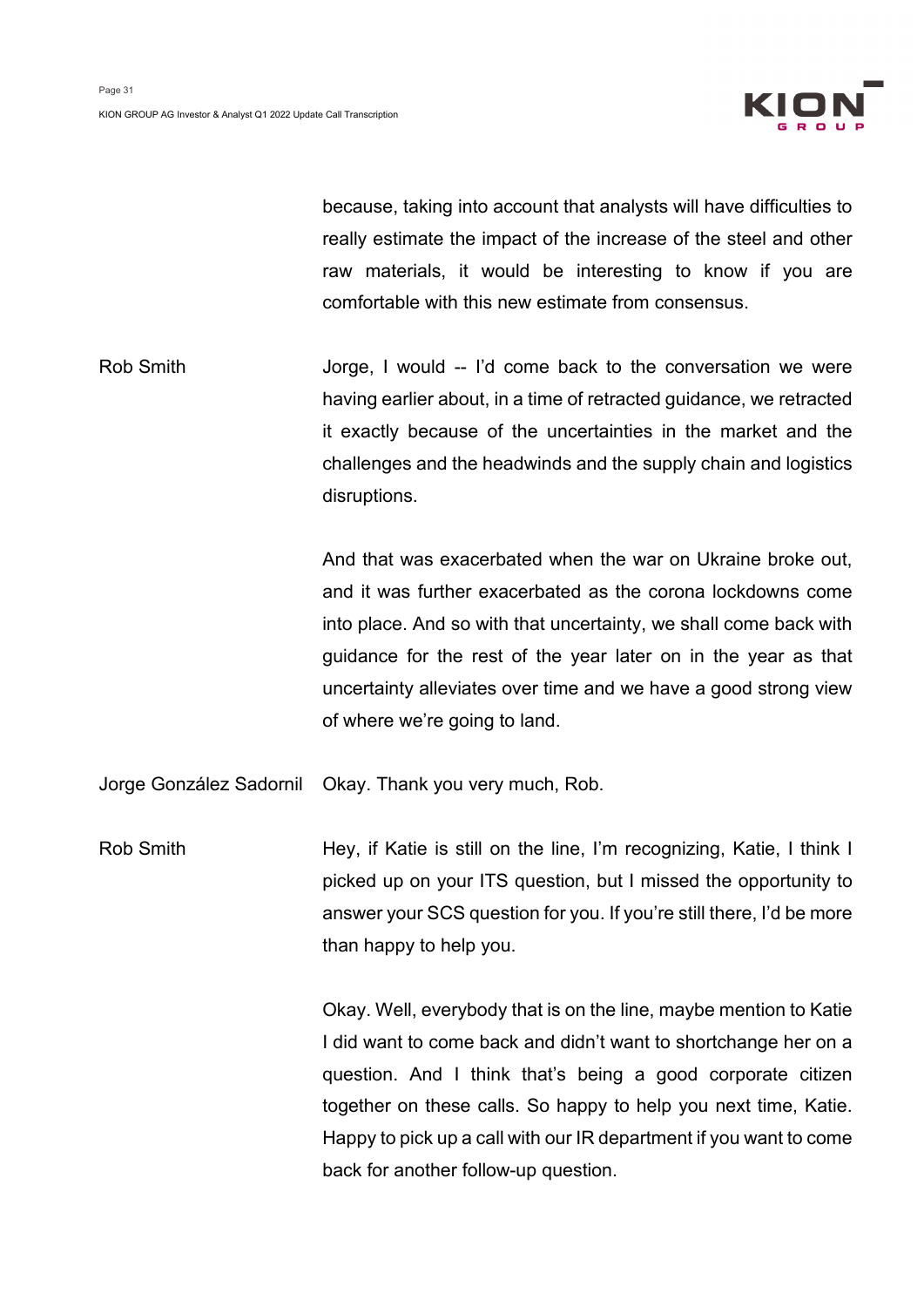

| <b>Will Turner</b> | Hi there. Sorry about this. I thought Katie actually asked quite a<br>good question. So as just a member of the audience, I'd actually<br>be quite interested to hear what your response was. I think it was<br>along the lines of, where could a Supply Chain Solutions margin<br>go to in a downturn or in a more challenging environment, or<br>along those lines. I'd be quite interested to hear.                                       |
|--------------------|----------------------------------------------------------------------------------------------------------------------------------------------------------------------------------------------------------------------------------------------------------------------------------------------------------------------------------------------------------------------------------------------------------------------------------------------|
| <b>Rob Smith</b>   | Will, you're double dipping. But I get a feeling you're helping<br>Katie. And I do -- now I recognize the question again. Katie, Will,<br>ladies and gentlemen, that's a guidance question. And we're<br>planning to reinstate guidance when we've got a good view.                                                                                                                                                                          |
|                    | I can tell you that people all across our company in Supply Chain<br>Solutions and Industrial Trucks and Services are working very<br>hard to do very good business this year. And with all the<br>uncertainty out there, we're working to improve our business day<br>for day on quarter for quarter, and we're working very hard at that.                                                                                                  |
|                    | But coming with guidance with the amount of uncertainty we've<br>got in the market wouldn't be an appropriate thing to do. So we're<br>going to keep right on it and be working hard at it, and we'll be<br>coming back when the market helps us with a bit of less<br>uncertainty out there and as these significant economic and<br>political challenges the whole world's going through become<br>more clear over the course of the year. |
|                    | So I think that's the best way to answer both Katie and Will's<br>question.                                                                                                                                                                                                                                                                                                                                                                  |

Will Turner I guess, just like kind of a follow up on that, in terms of the -- how you price the projects in Supply Chain Solutions, are they then - is there passthrough mechanisms for this challenging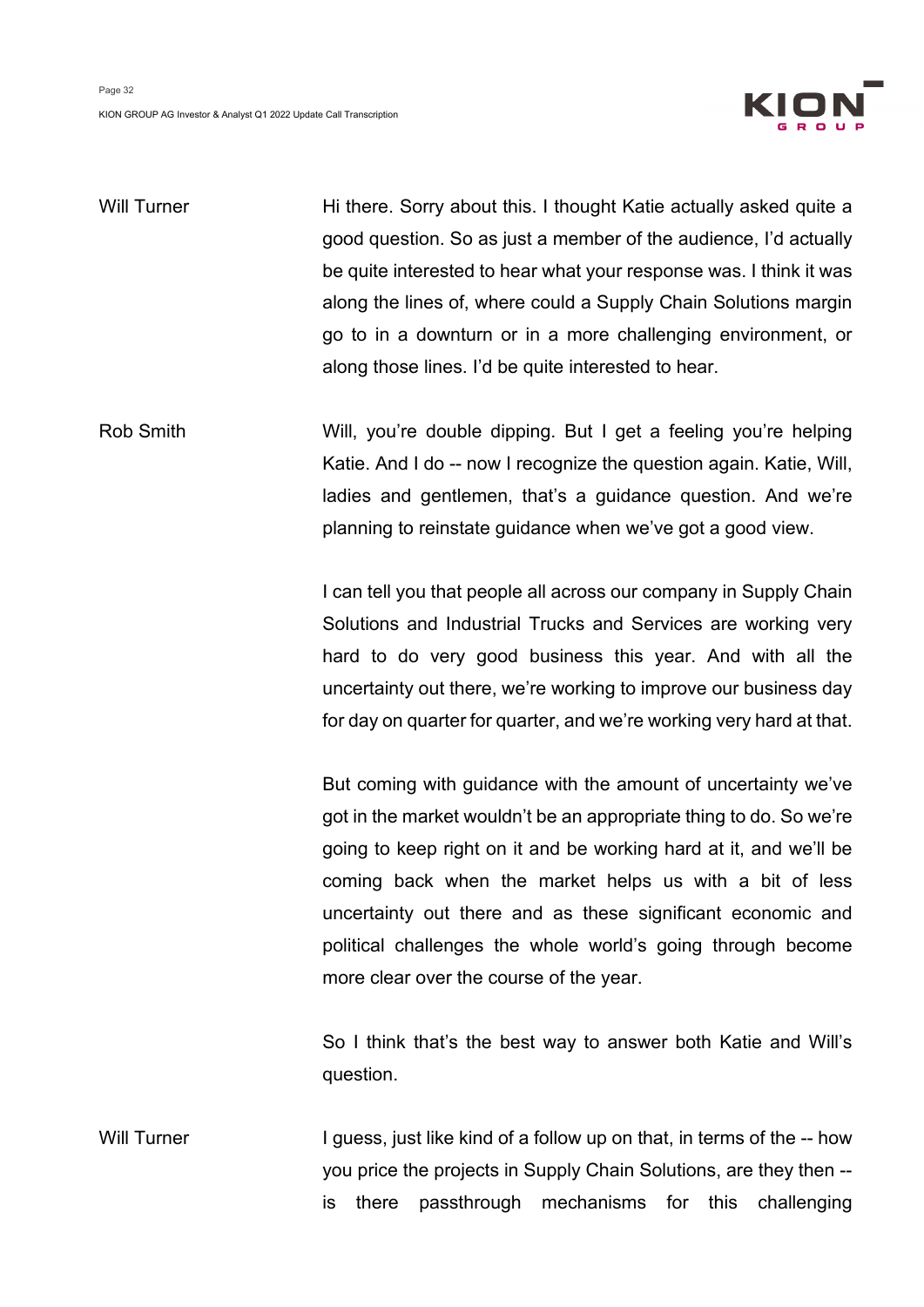

environment, or do you have a certain number of projects which are kind of lumpy fixed prices, and therefore, it's a bit more difficult? I'm just thinking for the next coming couple of quarters.

Rob Smith Sure, Will. You can imagine, with a portfolio of over 1,000 projects underway at any given point in time in the year or 1,000 or more over the course of the year, some do, some don't. Increasingly obviously in this environment, more and more and more will. But for many years, we weren't in an environment like this, and some projects are still in the pipeline like that. And we're working on being agile, as I say, in all of our businesses. And our Supply Chain Solutions team is working just as hard at this as our ITS team.

> And I expect that that's a good visibility for you, 1,000 projects plus over the course of the year, each one of them, and we're working on having more and more riders, of course, as part of our agility programs.

Will Turner Yes, this makes sense. Thank you.

Katie Self **Hi**, thanks. Thanks, Rob, for coming back. No, I appreciate it and to Will for asking the question. That was the question. He's absolutely right. I guess, just -- it just -- if I can follow up slightly just one of the questions on a qualitative basis because I appreciate that you can't give guidance at this time, but one of the things I wanted to understand because all of us are relatively new to looking at this business, right, at Dematic since it's only been part of KION for a few years, is just qualitatively, where can you get downside protection?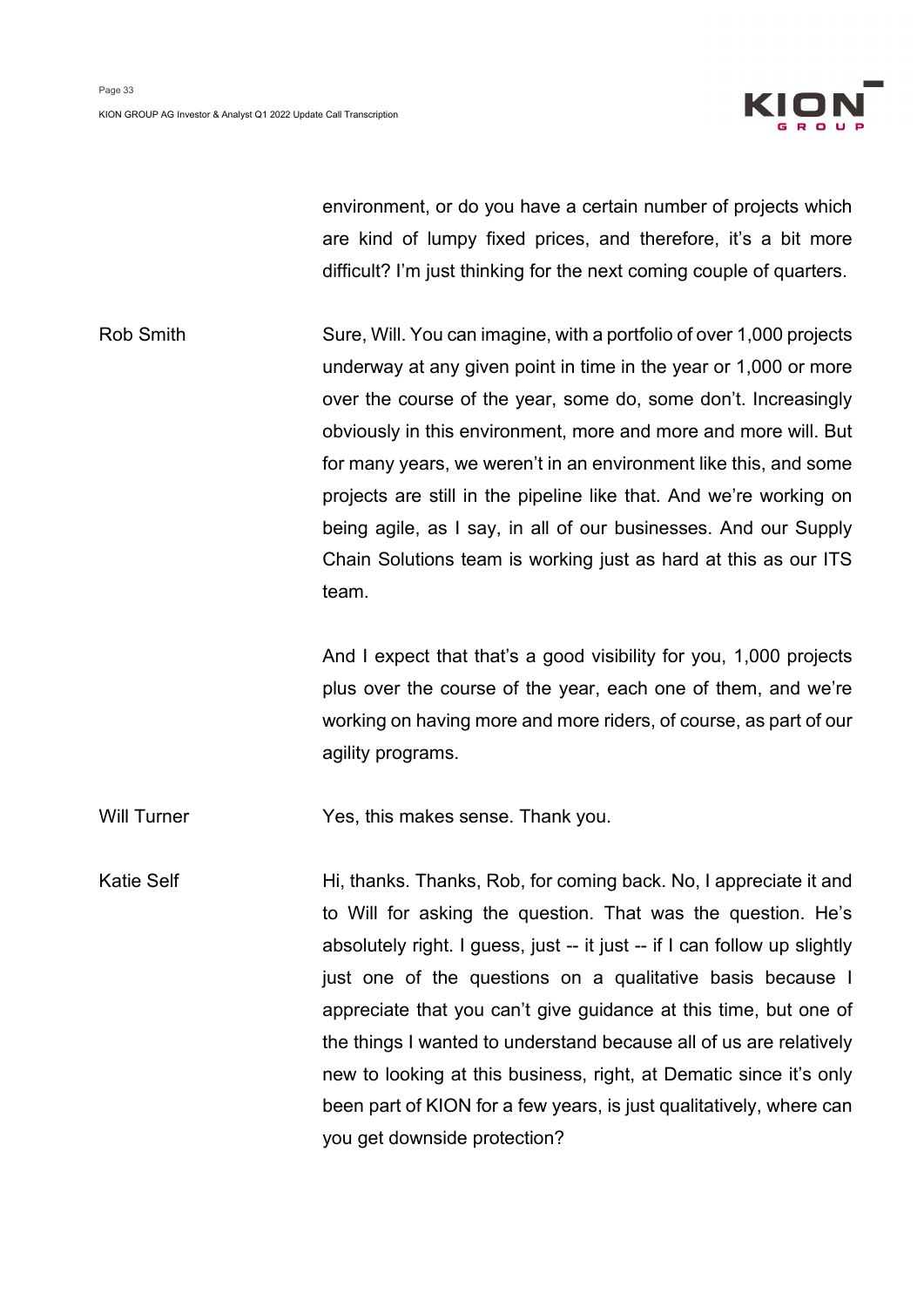

Aside from implementing price increases, which will take understandably some time to come through, are there other levers you have that could give you some kind of downside protection on that margin in SCS?

Rob Smith Sure, Katie. The Supply Chain Solutions business has -- that's a great environment to be having as we are giving our customers strategic advantages as we're putting these installations in place, there's a real understanding on both sides that it's a value-forvalue project together.

> And in the course of a project, there are many opportunities for discussions about scope and having change order discussions and having negotiations as people go through those projects and they get to understand each other better, and sometimes, you realize that, hey, if we do an addition here or make a modification there, it'll make things even better during the course of the project, and then there's a discussion and agreement, a change order that goes into place.

> And so there are opportunities indeed to steer these things in - during the life of the project and over the course of the project.

Katie Self That's really helpful. Thank you.

Rob Smith Well, Katie, I didn't want you to feel shortchanged. And I certainly wasn't trying to miss your second question.

Katie Self No, I appreciate it. Thank you very much.

Rob Smith **Chay.** Hey, Nairoby, I think we might be at the point where it's time to have some closing remarks. Are you okay with that?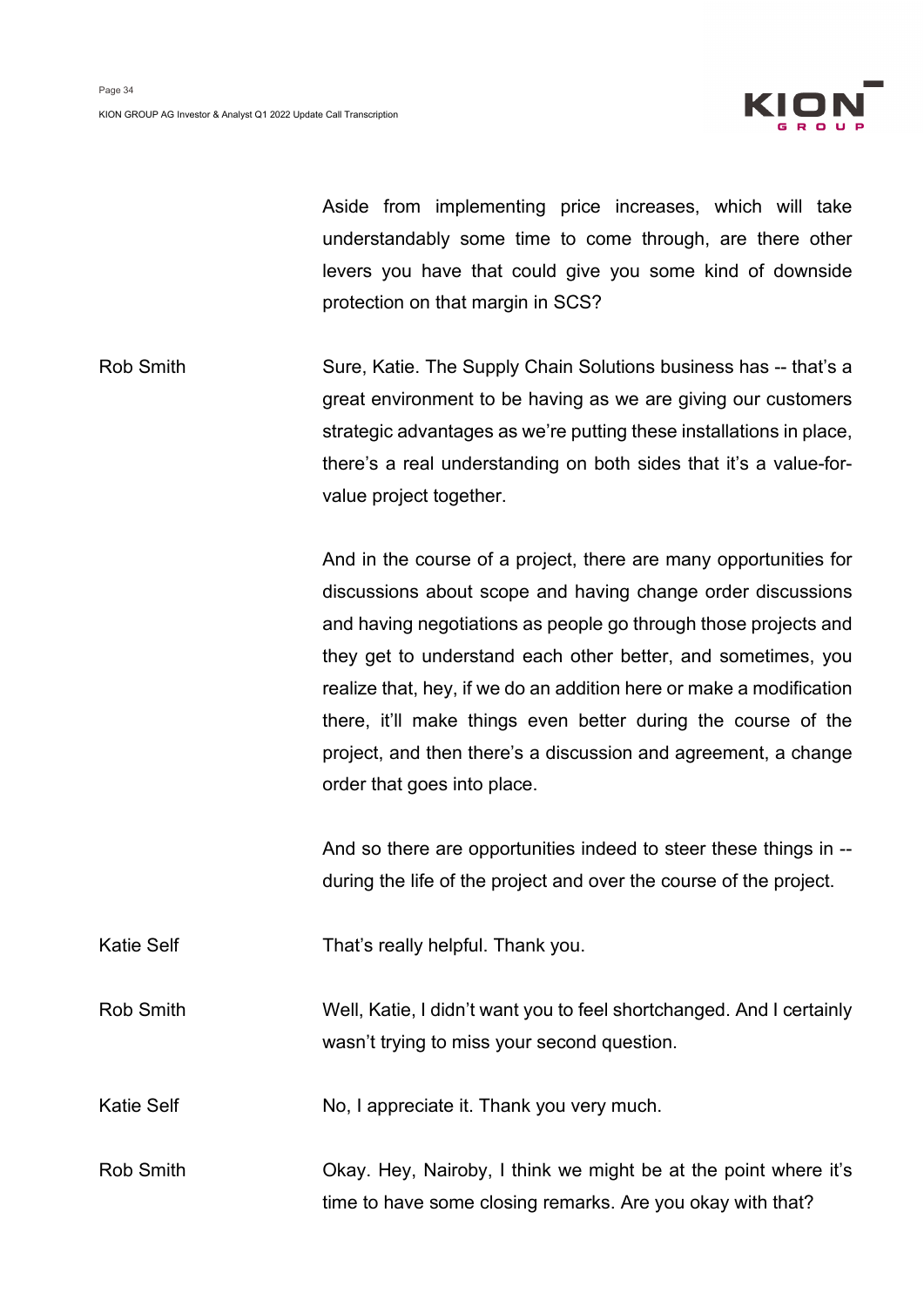

| Operator                | We have a last question, if you don't mind.                                                                                                                                                                                                                                                                                                                                                  |
|-------------------------|----------------------------------------------------------------------------------------------------------------------------------------------------------------------------------------------------------------------------------------------------------------------------------------------------------------------------------------------------------------------------------------------|
| Rob Smith               | Let's take it. Sure, who we got?                                                                                                                                                                                                                                                                                                                                                             |
| <b>Philippe Lorrain</b> | Yes, thanks, Rob, for taking that last question. Just like briefly to<br>understand, since you quantified the effect from the rental fleet<br>ordering on the Q1 stats that we've seen, do I understand that<br>right that actually there was a negative mix effect that was<br>weighing a little bit on the order intake in monetary terms in ITS,<br>or perhaps my calculations are wrong? |

Rob Smith No, no, that's a good understanding. I'd be happy to share it again. Look, the bottom line is, when you -- as you put trucks into the rental fleet, they are new truck incremental trucks, and therefore, we count them in the units. However, since it is going into our own rental fleet, we don't count them in the external reported revenue. And so that's the one element of the distinction you're asking for.

> Secondly, if you think about all the different kind of industrial trucks out there, in the warehouse truck space, there's some quite light -- quite a light range of warehouse trucks and therefore and less expensive. And so as warehouse trucks and light trucks get increasing shares, then there's certainly a mix element there.

> And then as we talked about, we did over time extend our -- the small ones I'm talking about are the -- I guess, maybe if you want to know more about that, if you're walking through a grocery store, for example, and you see someone stocking the aisles with a manual pallet jack, a walk-behind pallet jack, those never used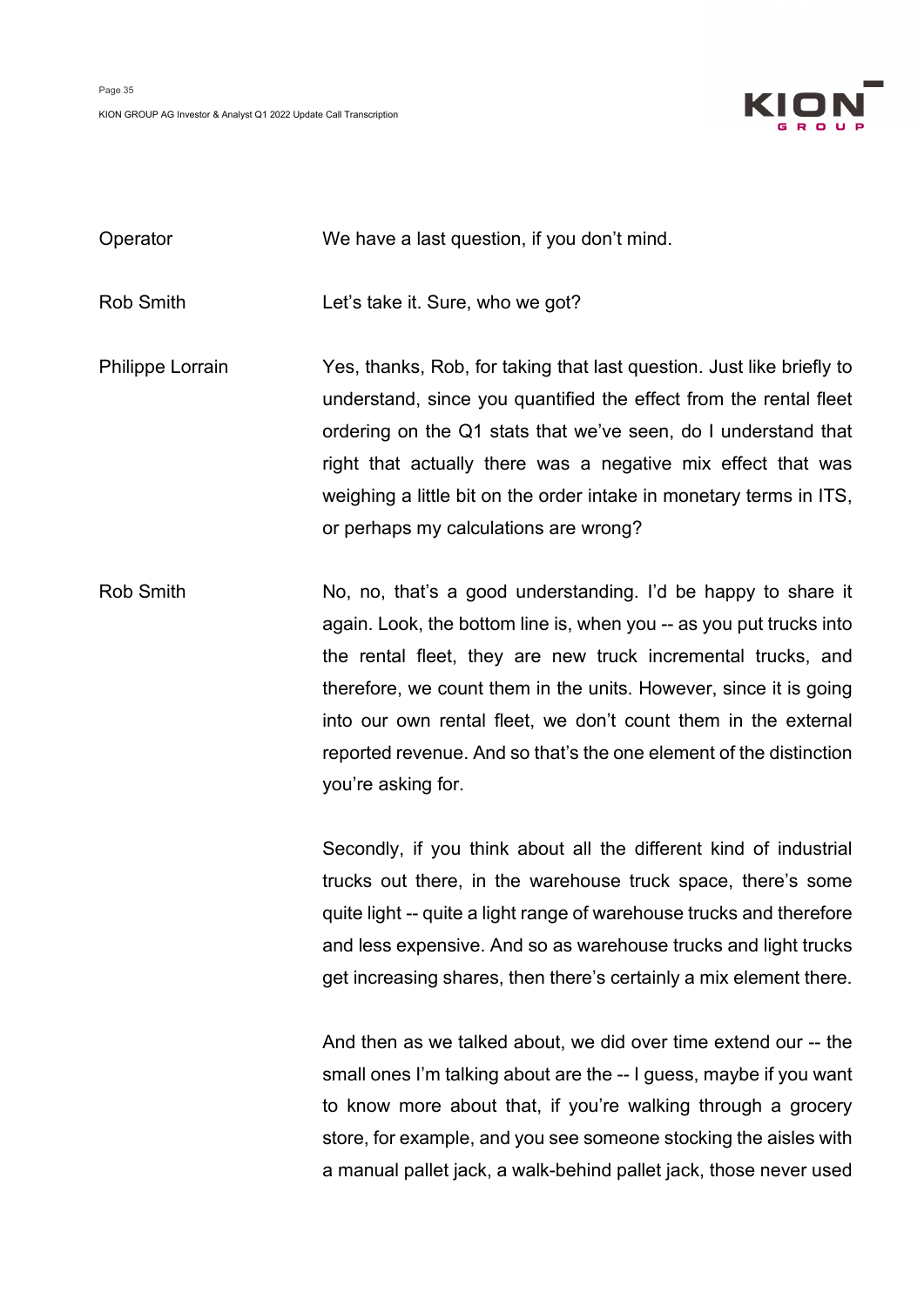

to be part of the industrial truck market statistics, the WITS statistics that I was talking about earlier.

But as those got electrified and those get a motor on them or a battery on them, all of a sudden, they are counted in the overall statistics, and so they're visible. And as they're -- the automated are more interesting or the electrified ones are more interesting than the manual ones, and so there's a good growing market there. We play in that market. And that's an element of the mix that we're talking about.

And then as we also mentioned, as customers ask to extend their lease contracts for a period of time, as we did that, then there were less trucks coming back that were used trucks that we would sell as used trucks, and the used truck sales are counted in our services revenue. And so a slight decline in services basically because we were selling less used trucks because they were being used longer during the leases, and that would be the explanation behind those three reasons for the order intake in euros versus the order intake in units.

Philippe Lorrain So I understand correctly that you had like really in the warehouse segment actually these mix effects because it wasn't really like visible, let's say, if you consider IC versus E versus warehouse trucks, as of the information that's provided on stats.

Rob Smith Yes, that's the shift I'm talking about is within the warehouse segment, right?

Philippe Lorrain Okay. And is my understanding correct as well that we could consider that the sales that you do across the whole service offering in IT&S, much is more or less the order intake in the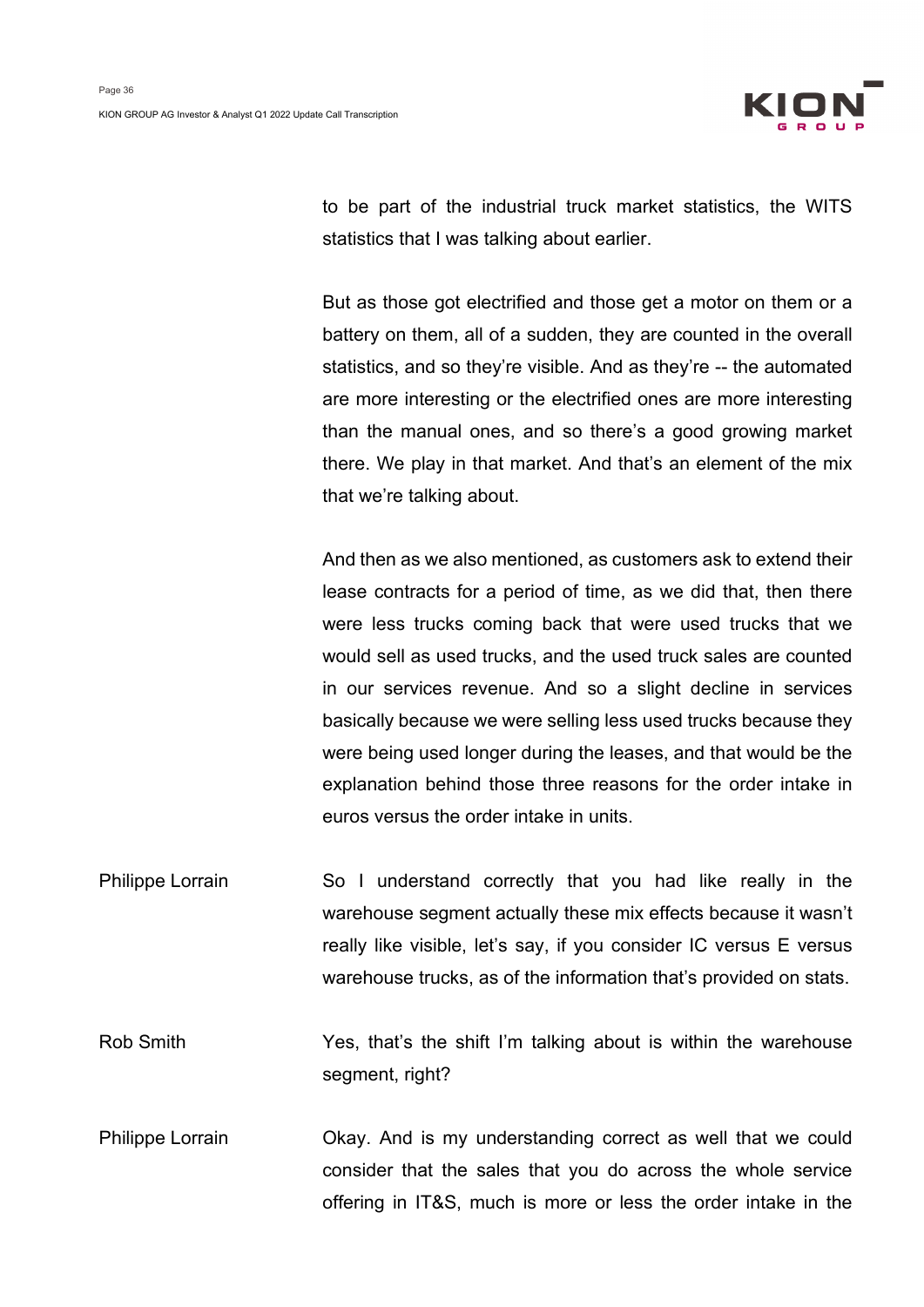

specific period also for that kind of activity because it's short lived?

Rob Smith Yes, that's a pretty good understanding. Service sales can be in and out in the same day, in and out in the same week, certainly in and out in the same quarter. Sometimes, there's something scheduled one quarter for an onsite delivery or an onsite work a little later, but there's clearly a much more in and out in the service business, in and out in the same period.

Philippe Lorrain **Perfect.** Thanks so much, Rob.

Rob Smith **Charles** Okay.

Operator So we have no more questions. I hand back to you, Rob, for any closing comments.

Rob Smith Well, thank you, Nairoby, and thank to each of you for joining our call today and your strong interest in our company and in our industry. We're excited about the industry we're in, and we're really proud of our company and how it's doing. And we're very excited about our prospects for the future.

> I'd point out to you, as a highlight, we publish our 2021 Sustainability Report tomorrow. Please take a look at that, and you'll see the exciting progress and journey that we are on with our sustainability in KION. So take a look.

> I look forward to talking with you about that as you have a chance to take a look at that and read through it and discuss that together. Hope to see you in person when we're out and about